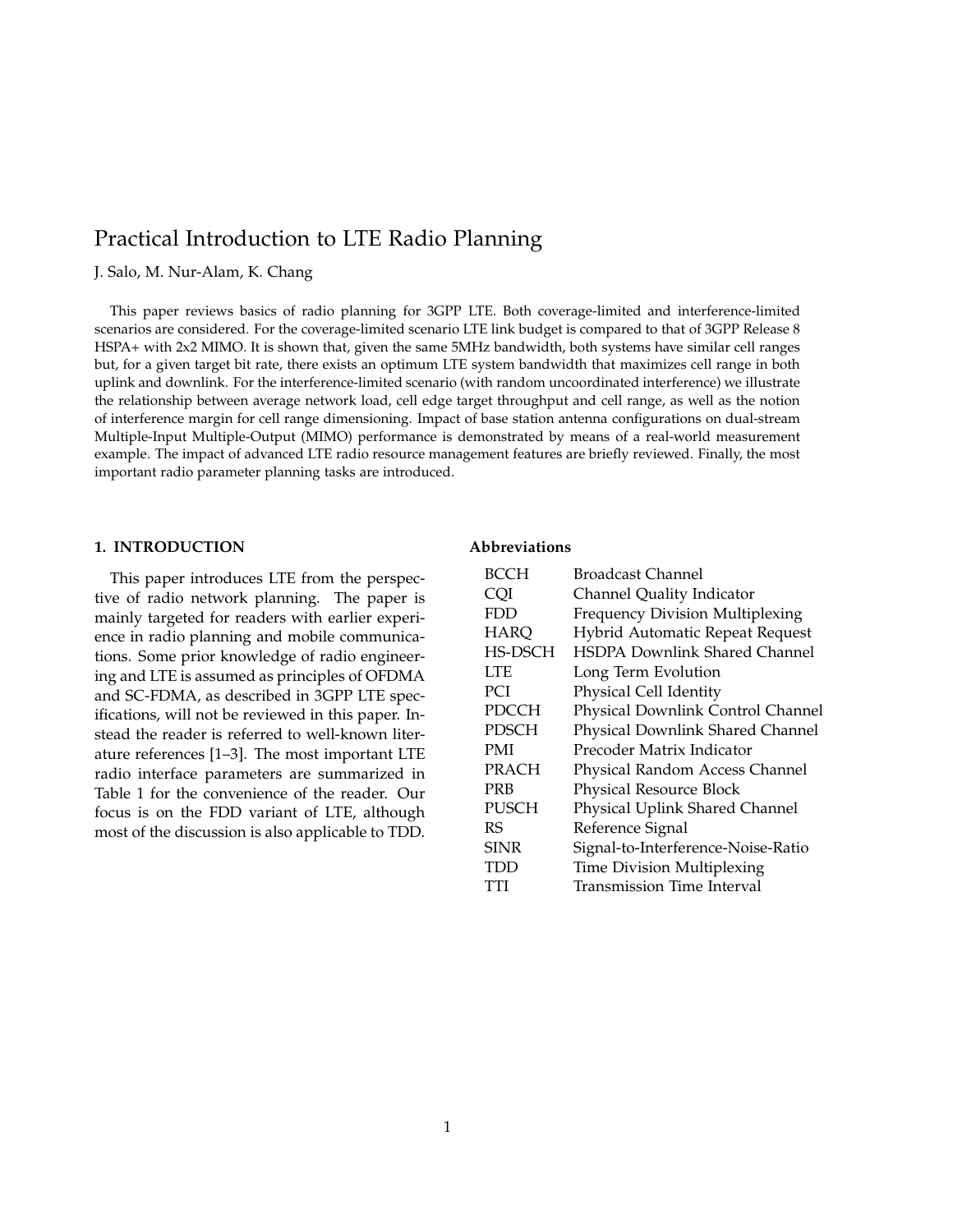| Table 1 |  |                                                |
|---------|--|------------------------------------------------|
|         |  | Summary of main LTE radio interface parameters |

| Quantity               | LTE DL                              | LTE UL                               |
|------------------------|-------------------------------------|--------------------------------------|
| System bandwidth       | 1.4, 3, 5, 10, 15, 20MHz            | 1.4, 3, 5, 10, 15, 20MHz             |
| Multiple access        | <b>OFDMA</b>                        | single carrier FDMA                  |
| Cyclic prefix          | 4.7 microsec / 16.7 microsec        | 4.7 microsec / 16.7 microsec         |
| Modulation             | QPSK, 16QAM, 64 QAM                 | QPSK, 16QAM (64 QAM for Cat5 UE)     |
| Channel coding*        | turbo coding                        | turbo coding                         |
| <b>HARQ</b>            | 8 processes, up to 7 retransm./proc | 8 processes                          |
| Power control          | none <sup>h</sup>                   | cell-specific and UE-specific        |
| Handover               | hard, network-triggered             | hard, network-triggered              |
| Num of Tx antennas     | $1, 2, 4^{\dagger}$                 | $1^{\sharp}$                         |
| Num of Rx antennas     | arbitrary                           | $\geq 2$                             |
| Transmit diversity     | Space-Frequency Block Code          | transmit antenna selection diversity |
| Beamforming            | 3GPP codebook or proprietary        | none                                 |
| Spatial multiplexing   | open-loop, closed-loop              | none <sup>†</sup>                    |
| PRB allocation per TTI | distributed or contiguous           | contiguous <sup>p</sup>              |

 $\star$  For PDSCH and PUSCH. For L1/L2 control and common channels other coding schemes can be used.

♮ Downlink Only static Reference Signal power boosting has been specified by 3GPP, vendor-specific implementations possible.

‡ With UE-specific reference signals (vendor-specific beamforming) arbitrary number of Tx antennas.

♯ For simultaneous transmission. Transmit antenna selection is possible with RF switching.

† Multiuser MIMO possible in UL in 3GPP Release 8.

♭ Intra-TTI and inter-TTI frequency hopping is possible in UL.

# **2. LTE COVERAGE IN NOISE-LIMITED SCENARIO**

#### **2.1. Definition of average SINR**

Probably the most useful performance metric for LTE radio planner is the average signal-tointerference-and-noise ratio, SINR*ave*, defined as

$$
SINR_{ave} = \frac{S}{I+N} \tag{1}
$$

where *S* is the average received signal power, *I* is the average interference power, and *N* is the noise power. In measurement and simulation analysis, the sample averages should be taken over small-scale fading of *S* and *I* and over a large number of HARQ retransmissions (several hundreds of TTIs, preferably). The average interference power can be further decomposed as

$$
I = I_{own} + I_{other} \tag{2}
$$

where *Iown* and *Iother* are the average own-cell and other-cell interference power. In case of HSPA,  $I_{own} = (1 - \alpha)P_{own}$  with  $\alpha \in [0, 1]$  denoting the average channel multipath orthogonality factor and *Pown* denoting the own-cell transmit power. In LTE, orthogonality is often assumed unity for simplicity, even though in reality the following nonidealities may result in non-negligible own-signal interference in LTE:

- Inter-symbol interference due to multipath power exceeding cyclic prefix length
- Inter-carrier interference due to Doppler spread (large UE speed)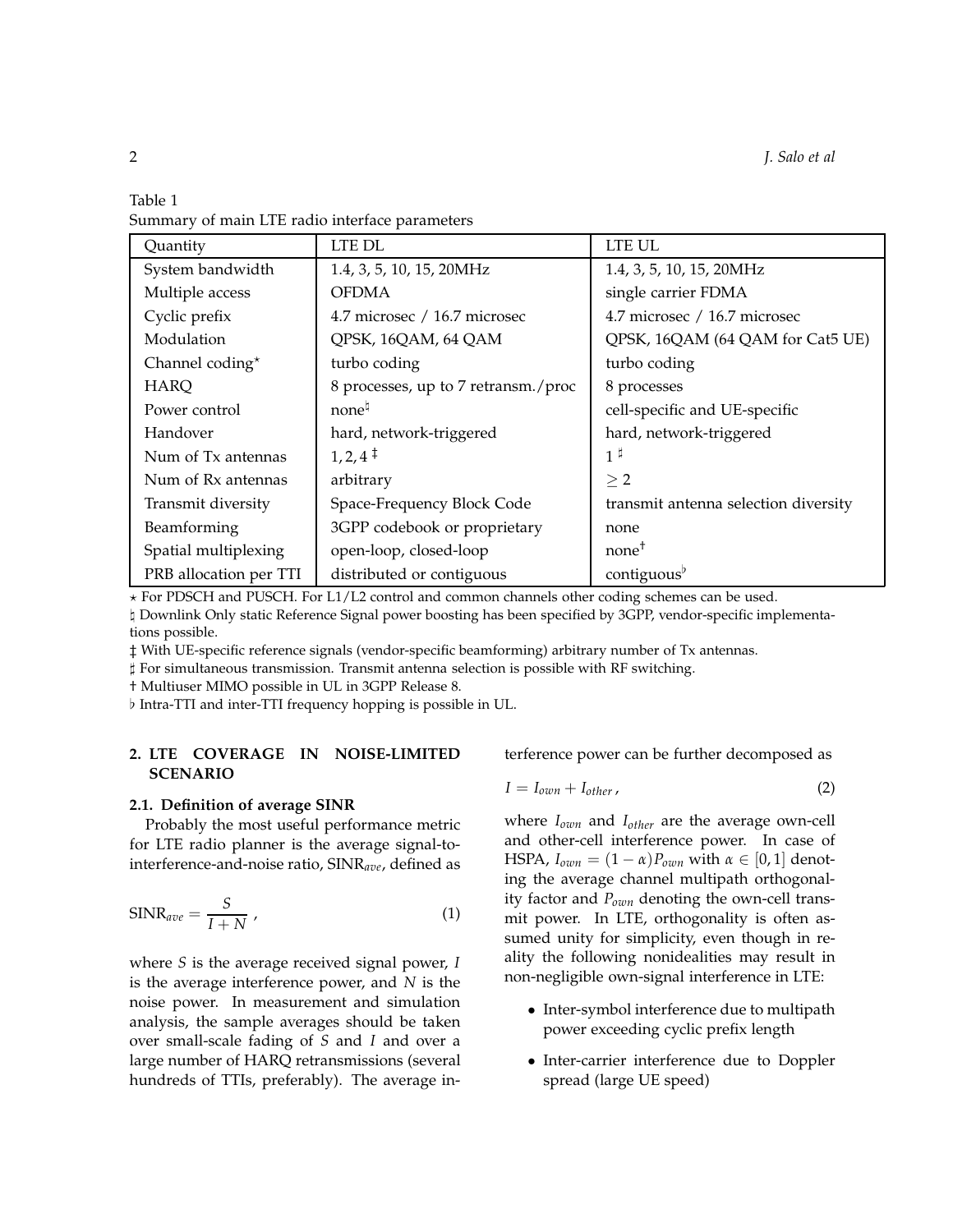• Transmit signal waveform distortion due to transmitter nonlinearities, measured in terms of Error Vector Magnitude

In both LTE and HSPA the effective value of *α* depends on the multipath characteristics and receiver implementation. For HSDPA with receiver equalizer,  $\alpha > 0.9$  can be assumed in most cases. In this paper,  $\alpha = 1$  is assumed for LTE and hence  $I_{own} = 0$ . The impact of  $\alpha < 1$  can be seen only at high SINR*ave*; at low SINR*ave* noise power dominates the denominator of (1) over interference power, for both HSDPA and LTE.

In the remainder of the paper, we drop the subscript and denote average signal-tointerference-ratio simply with SINR.

# **2.2. LTE versus HSPA+ coverage in noiselimited scenario**

In Table 2 link budgets of LTE and HSPA+ are compared. Both systems have 5 MHz system bandwidth,  $2Tx \times 2Rx$  MIMO antenna system, and equal antenna and RF characteristics for fair comparison. Note that the link budget is carrierfrequency independent, as it is given in terms of maximum path loss, not cell range. A single cell in isolation is assumed, i.e., no interference  $(I = 0).$ 

The following differences in link budgets can be seen:

- In HSDPA, L1/L2 control and pilot channel overhead is a fraction of the total downlink transmit power (typically about 20%). In LTE, L1/L2 control channels consume a fraction of DL OFDM symbols, 30% overhead in time/frequency resource element usage is assumed in Table 2, corresponding to three symbols wide L1/L2 control channel region.
- For a given bit rate target, required SINR is slightly different for LTE and HSPA+. However, in the noise-limited regime the difference in target SINR is typically small, less than 2 dBs.

• The noise bandwidth is about 5MHz for HSPA+ UL and DL, as well as LTE DL. For LTE UL, however, the noise bandwidth depends on the number of allocated physical resource blocks (frequency allocation), since symbols are detected in time-domain and noise is accumulated only over the actual occupied bandwidth.

While HSPA+ and LTE have similar performance in terms of coverage, the same is not true for system-level capacity under network interference, where LTE has advantage over HSPA+ due to more advanced radio features, such as multiuser-MIMO, frequency-domain scheduling and inter-cell interference coordination.

# **2.3. Optimizing LTE system bandwidth for coverage**

In this section it is shown that, for a given target bit rate, there is an optimum system bandwidth in DL and UL in terms of maximizing coverage. Of course, typically other decision criteria besides coverage come into play when choosing system bandwidth for practical network deployment. The purpose of the following discussion is mainly to illustrate trade-off between bandwidth and coverage in LTE uplink and downlink.

*Downlink (Fig. 1):* Consider a fixed rate of information transmission for a fixed transmit power. As the number of allocated Physical Resource Blocks (PRBs) becomes larger, code rate decreases and channel coding gain in turn increases. Therefore, for a fixed DL system bandwidth it pays off to use as many PRBs as possible to minimize required SINR<sup>1</sup>. On the other hand, if one is allowed to use the system bandwidth as a design parameter, there exists an optimum system bandwidth for a given target bit rate. This is due to the fact that, assuming fixed total transmit power, transmit power per PRB (power density) increases as system bandwidth is reduced. This is illustrated in Figure 1. For bit

<sup>&</sup>lt;sup>1</sup>One PRB is a contiguous chunk of 12 subcarriers, or 180kHz, in frequency domain.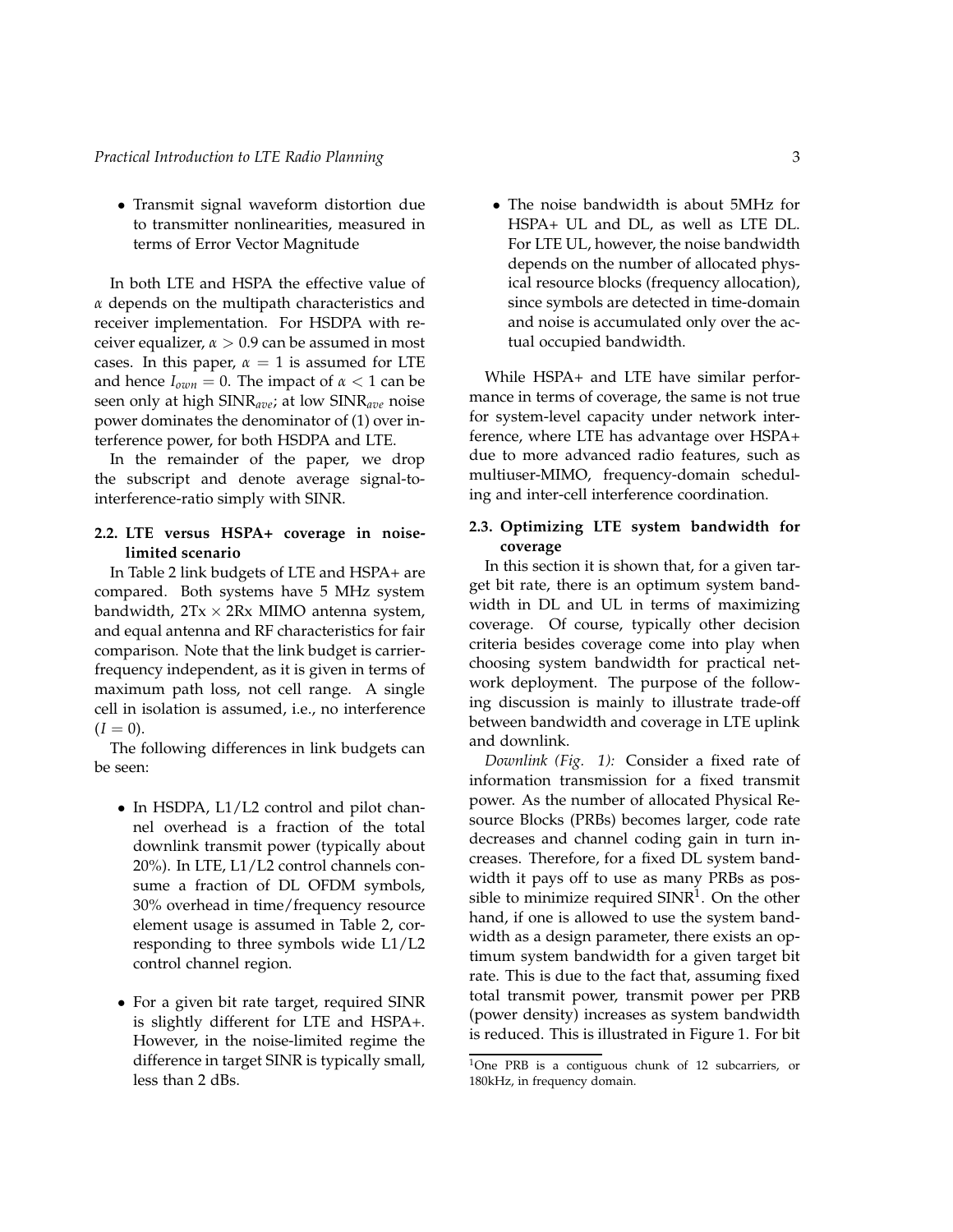Table 2

Link budget comparison in noise-limited scenario, a single user at cell edge for 2x2 LTE and 2x2 HSPA+, 5 MHz LTE bandwidth. Target bit rate: 1Mbps DL, 128Mbps UL.

| Quantity              | LTE DL                  | <b>HSDPA</b>                             | LTE UL                | <b>HSUPA</b>                              |
|-----------------------|-------------------------|------------------------------------------|-----------------------|-------------------------------------------|
| Transmit power*       | 46 dBm                  | $45$ dBm <sup>b</sup>                    | $23$ dBm <sup>+</sup> | $24$ dBm                                  |
| Antenna + feeder gain | 15 dB                   | 15 dB                                    | $-3 dB$               | $-3 dB$                                   |
| MHA gain              | ۰                       | $\overline{\phantom{0}}$                 | 2 dB                  | 2 dB                                      |
| Rx Noise Figure       | 7 dB                    | 7 dB                                     | 2 dB                  | 2 dB                                      |
| SNR target            | $-4$ dB <sup>‡</sup>    | $-5$ dB <sup><math>\ddagger</math></sup> | $-12$ dB <sup>‡</sup> | $-13$ dB <sup><math>\diamond</math></sup> |
| RX sensitivity        | $-105$ dBm <sup>‡</sup> | $-105$ dBm                               | $-117$ dBm            | $-118$ dBm                                |
| Max path loss         | 164 dB                  | 163 dB                                   | 154 dB                | $156$ dB                                  |

 $\star$  Sum power of two transmit antennas

♭ max HS-DSCH power 42 dBm per antenna

† Category 3 LTE terminal

‡ All bandwidth allocated for the single user in DL and UL.

 $\Diamond$   $E_b/N_0$  target of 2dB for 128 kbps, processing gain of 15 dB.

♯ UL and DL noise bandwidth is 5MHz.

rate target of 128 kbps, the optimum bandwidth is 1.4 MHz, while for 512 kbps and 1Mbps target bit rate, it is 3 and 5MHz, respectively.

*Uplink (Fig. 2):* There is an optimum system bandwidth in the uplink, too, as illustrated in Figure 2. The difference to downlink is that the noise bandwidth equals actual instantaneous scheduled UL bandwidth, which may be less than the system bandwidth. From Fig. 2, it can be seen that for bit rates  $\leq$  256kbps the optimum number of PRBs is about  $3 - 5$ , meaning that 1.4MHz system bandwidth (6 PRBs) would be sufficient for optimal coverage. For bit rates above 2Mbps, system bandwidth of 5MHz or more is needed in order for system bandwidth not to limit receive sensitivity (UL coverage).

In practice, control and common channel coverage should be taken into account, too. Simulation results in [1] indicate that for low bit rate services uplink random access channel coverage may be the limiting factor, instead of the PDSCH/PUSCH considered here.



Figure 1. LTE downlink sensitivity versus system bandwidth for different bitrates, channel unaware scheduling. Total system bandwidth is allocated to a single user.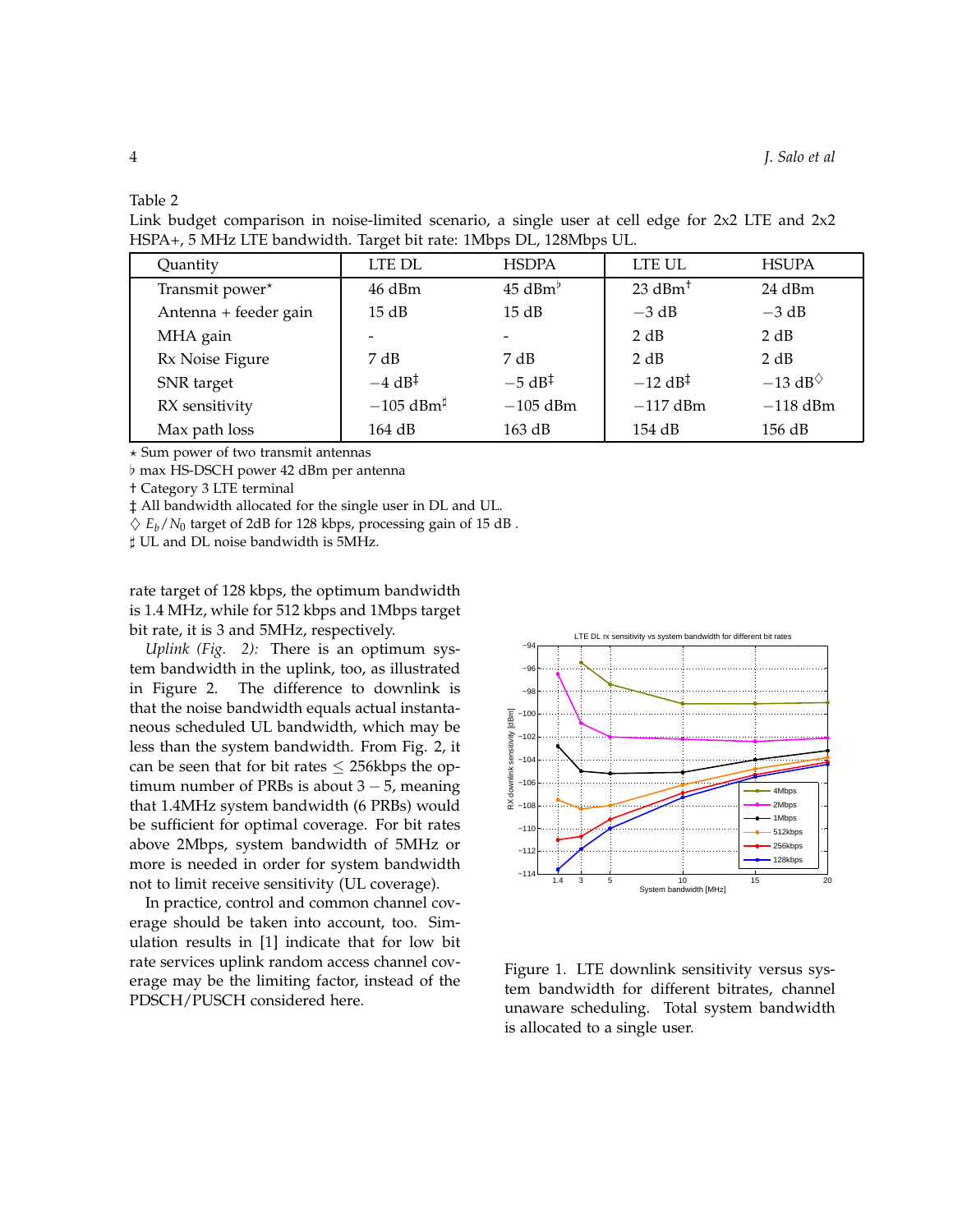

Figure 2. LTE uplink sensitivity versus allocated bandwidth for different bitrates, channel unaware scheduling.

# **3. LTE IN INTERFERENCE-LIMITED SCE-NARIO**

A somewhat simplified engineering view on SINR under non-negligible other cell interference is presented in this section. In particular, interference is here characterized only by its average power, whereas (as in HSDPA) it is in fact very bursty when examined at TTI level. Therefore, the interplay of HARQ and interference (traffic) time correlation is completely neglected in the sequel, for the sake of potential radio planning insights.

# **3.1.** SINR **under random (uncoordinated) interference**

At cell edge, the interference from *K* neighbouring cells can be written as  $(I = I_{other})$ 

$$
I = \sum_{k=1}^{K} \gamma_k I_{max,k} \tag{3}
$$

$$
= \gamma I_{max}, \qquad (4)
$$

where  $I_{max} = \sum_{k=1}^{K} I_{max,k}$  is the maximum interference power at cell edge, and *γ<sup>k</sup>* is the subcarrier activity factor of the *k*th cell. We assume that the average cell load is equal for all cells, in other words,  $\gamma_k = \gamma$ , for all *k*.

Signal-to-Interference-and-Noise ratio can be written as a function of SNR, SIR and cell load *γ* as

$$
\text{SINR} = \frac{S}{I+N} \tag{5}
$$

=

$$
= \frac{S}{\gamma I_{max} + N} \tag{6}
$$

$$
\frac{1}{\frac{\gamma}{\text{SIR}_{min}} + \frac{1}{\text{SNR}}},\tag{7}
$$

where  $\text{SIR}_{min} = \frac{S}{I_{max}}$  and  $\text{SNR} = \frac{S}{N}$ . We again emphasize that all quantities are average values, where the averaging is over small-scale fading of *S* and *I*. The value of SIR*min* depends on network geometry and antenna configuration (but not on cell range) and is in practice determined from system simulations or network measurements. Typical values are SIR*min* =  $-4... - 1$ dB. The interference is here implicitly modelled as Gaussian noise, as is the common practice. It always applies that  $SINR <$  $\gamma^{-1}$ SIR<sub>*min*</sub> and SINR < SNR. Therefore, without inter-cell interference coordination or intelligent channel-aware scheduling, throughput is limited by other-cell interference.

The relation of SINR and SNR is shown in Fig. 3 for different values of network load, *γ*. It can be seen that even a low network load will saturate SINR, and hence throughput.

### **3.2. Link budget with non-negligible interference: Interference Margin**

The link budget in Table 2 assumed that interference power is negligible, i.e., SNR ≫ SIR*min γ* in Eq. (7). When this is not the case, target SNR in the noise-limited link budget must be substituted with a modified SNR target

$$
SNR_{\text{intf}} = SINR + NR, \qquad [dB] \tag{8}
$$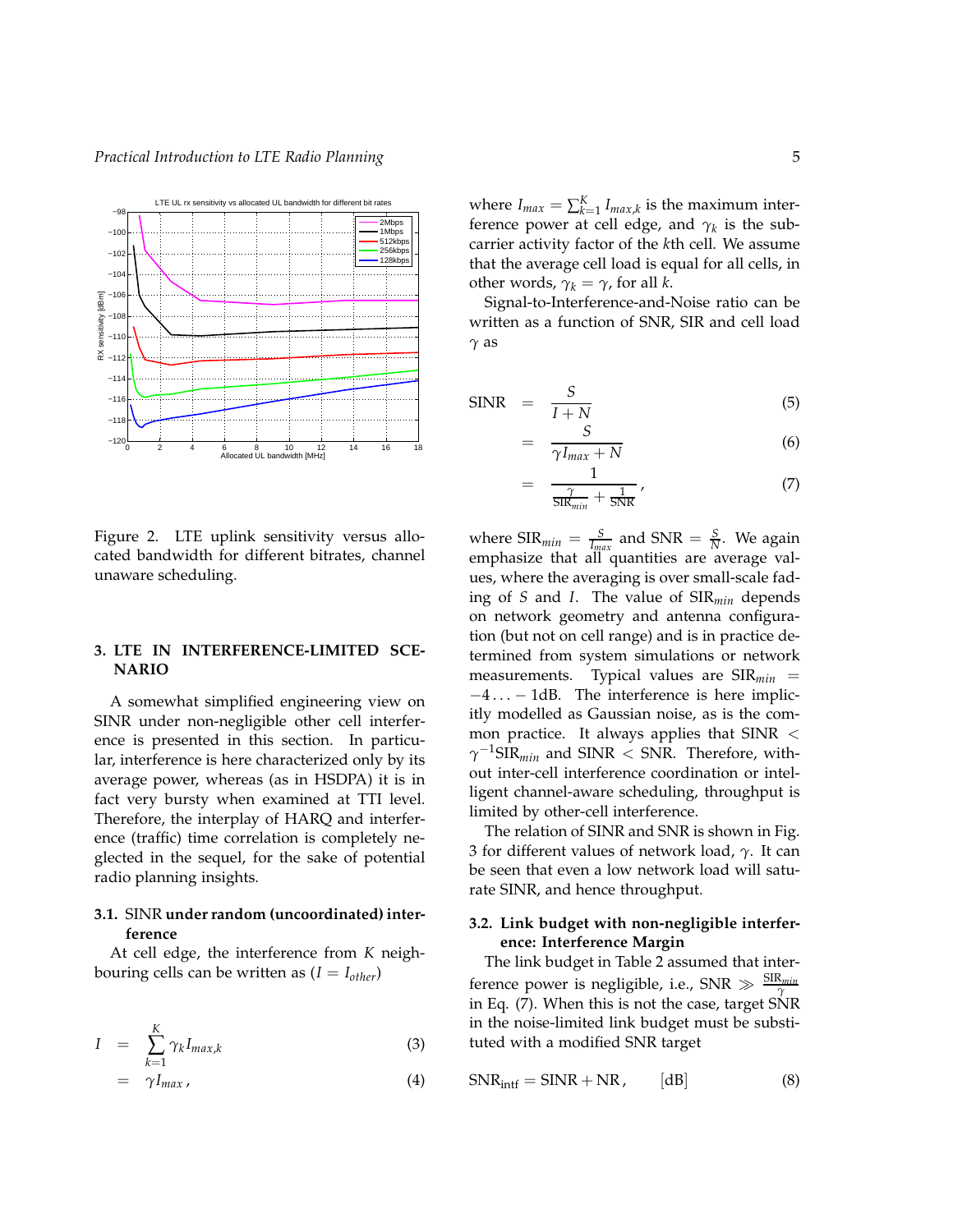

Figure 3. Cell edge SINR versus SNR for different network average loads (*γ*), SIR*min* = −3 dB.

where NR denotes noise power rise due to interference, and SINR is determined by the throughput target. Cell range can then be solved in the usual manner from  $SNR_{\text{intf}}$  where the received signal power, S, is a function of path loss (cell range) and effective isotropic transmit power. What remains to be done is to obtain an expression for the noise rise. Before doing so, it is useful to note, again, that SINR can at cell edge never exceed  $\frac{\text{SIR}_{min}}{\gamma}$  in Eq. (7). As  $\text{SINR} \rightarrow \frac{\text{SIR}_{min}}{\gamma}$ , SNR must in turn increase in order to keep SINR less than its upper limit. Therefore, one sees that the noise rise in Eq. (8) will be huge when the target SINR approaches  $\frac{\text{SIR}_{min}}{\gamma}$ , hence drastically shrinking the cell size.

Graphically, the same concept can be seen in Fig. 3 where the noise rise is the difference between the noise-limited case ( $\gamma = 0$ ) and loaded case, see Eq. (8). For example, with 100% load the noise rise is  $23dB$  at  $SNR = 20dB$ . As SINR approaches SIR*min* = −3 dB, large increase in SNR is required for diminishing gains in SINR, and therefore cell edge throughput.

To derive formula for the noise rise, we first define in linear scale

$$
NR = \frac{I+N}{N} \tag{9}
$$

$$
= \frac{\text{SNR}}{\text{SINR}}.\tag{10}
$$

Substituting,  $SNR = NR \cdot SINR$  in Eq. (7) and solving for NR results in

$$
NR = \frac{1}{1 - \gamma \frac{\text{SINR}}{\text{SIR}_{min}}}.
$$
\n(11)

Here SINR depends on the cell edge throughput target and SIR*min* on the network geometry. One can see that noise rise is very steep near the pole  $\text{SINR} = \frac{\text{SIR}_{min}}{\gamma}$ . Therefore, it is increasingly difficult to reach the upper limit cell edge throughput.

### **3.3. Trade-off between cell range, network load and cell edge throughput**

In this section we illustrate the relationship between the three basic network planning variables: cell range, average network load and cell edge throughput. Towards this end, we write

$$
SNR = \frac{S}{N} \tag{12}
$$

$$
= \frac{\text{EIRP}}{\text{LN}}\tag{13}
$$

where EIRP is the effective isotropic radiated power, and *L* is the path loss, given in linear scale as

$$
L = M A d^B. \tag{14}
$$

Here *A* is the median path loss at one kilometer distance (depends on carrier frequency and propagation environment), *B* is the path loss exponent, *d* is the distance in kilometers and *M* is the shadow-fading margin.

In linear scale, SINR as a function of cell range *d* and network load *γ* is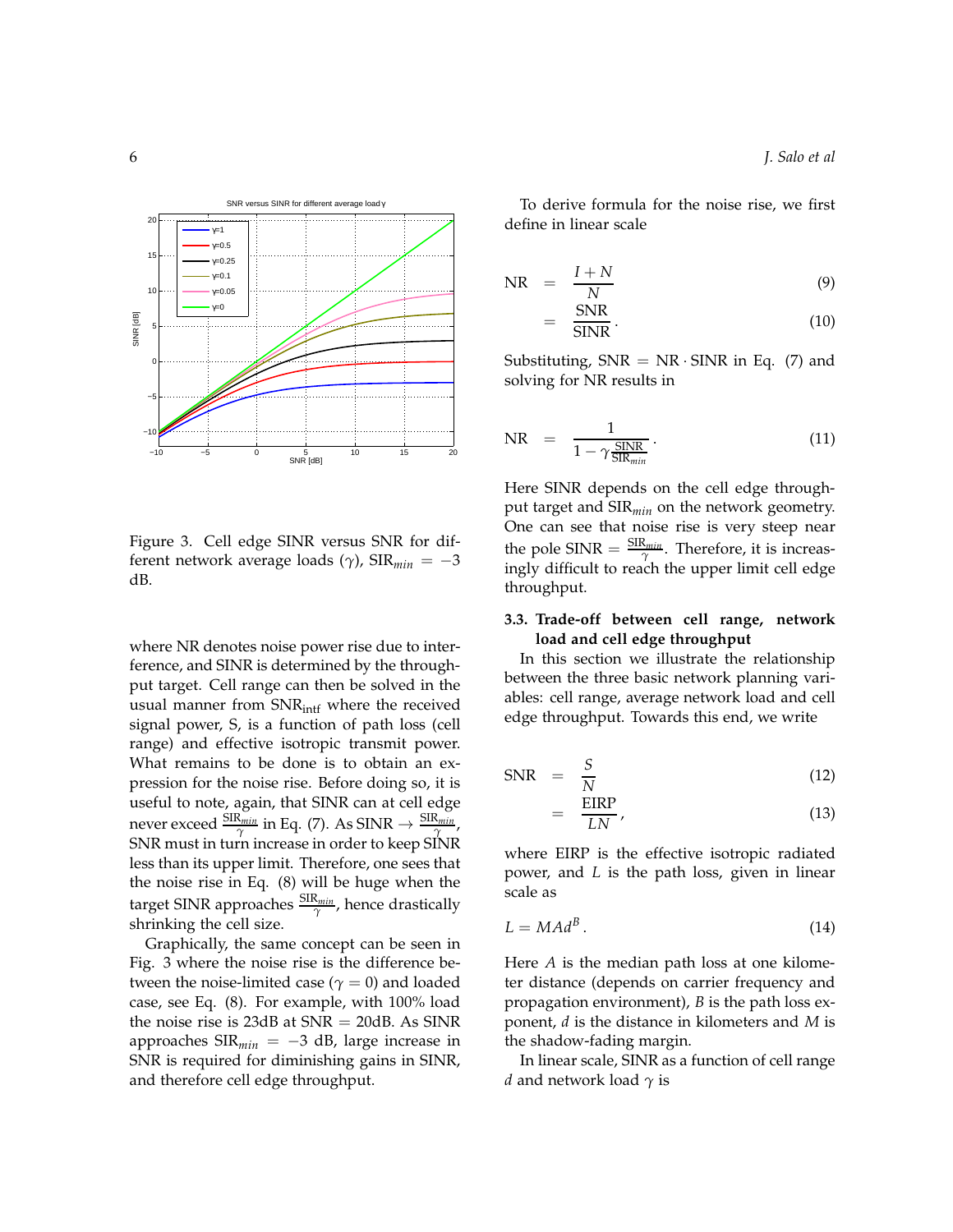$$
\text{SINR} = \frac{1}{\frac{\gamma}{\text{SIR}_{min}} + \frac{M A d^B N}{\text{EIRP}}}
$$
(15)

There is a one-to-one mapping between SINR and average throughput. Therefore, (15) describes the tradeoff between *γ*, *d* and throughput. In the sequel, the three two-variable special cases are considered.

In the sequel, path loss model is based on 3GPP system LTE system simulation specification according to  $L[dB] = 128 + 37 \log_{10}(d)$ [4]. Shadowing standard deviation is 8dB with shadowing margin of  $M = 8.7$ dB (95% singlecell area probability) and building penetration loss of 20 dB. Other parameters are as given in Table 2, except that system bandwidth is 10 MHz. The SINR-throughput mapping was simulated for a  $2 \times 2$  transmit diversity system.

### **3.3.1. Cell range vs network load, fixed cell edge throughput**

In Fig. 4, the relation of network load and cell range is shown for various values of cell edge throughput. As network load increases, the cell range decreases for fixed cell edge throughput.

# **3.3.2. Network load vs cell edge throughput, fixed cell range**

In Fig. 5, the relation of network load and cell edge throughput is shown for various values of cell range. For our later discussion concerning inter-cell interference coordination, it is instructive to note that when cell range is small, cell edge throughput is sensitive to network load. For cell range of 0.5km, if one was able to reduce effective network load from 0.4 to 0.1 cell edge throughput would double from 6 Mbps to 12 Mbps. Such a reduction could be possible by applying interference coordination between neighboring cells, hence directing interference to other part of the frequency spectrum. This will be discussed further later in this paper.



Figure 4. Network load versus cell range for fixed downlink cell edge throughput.



Figure 5. Network load versus cell edge throughput for fixed cell range.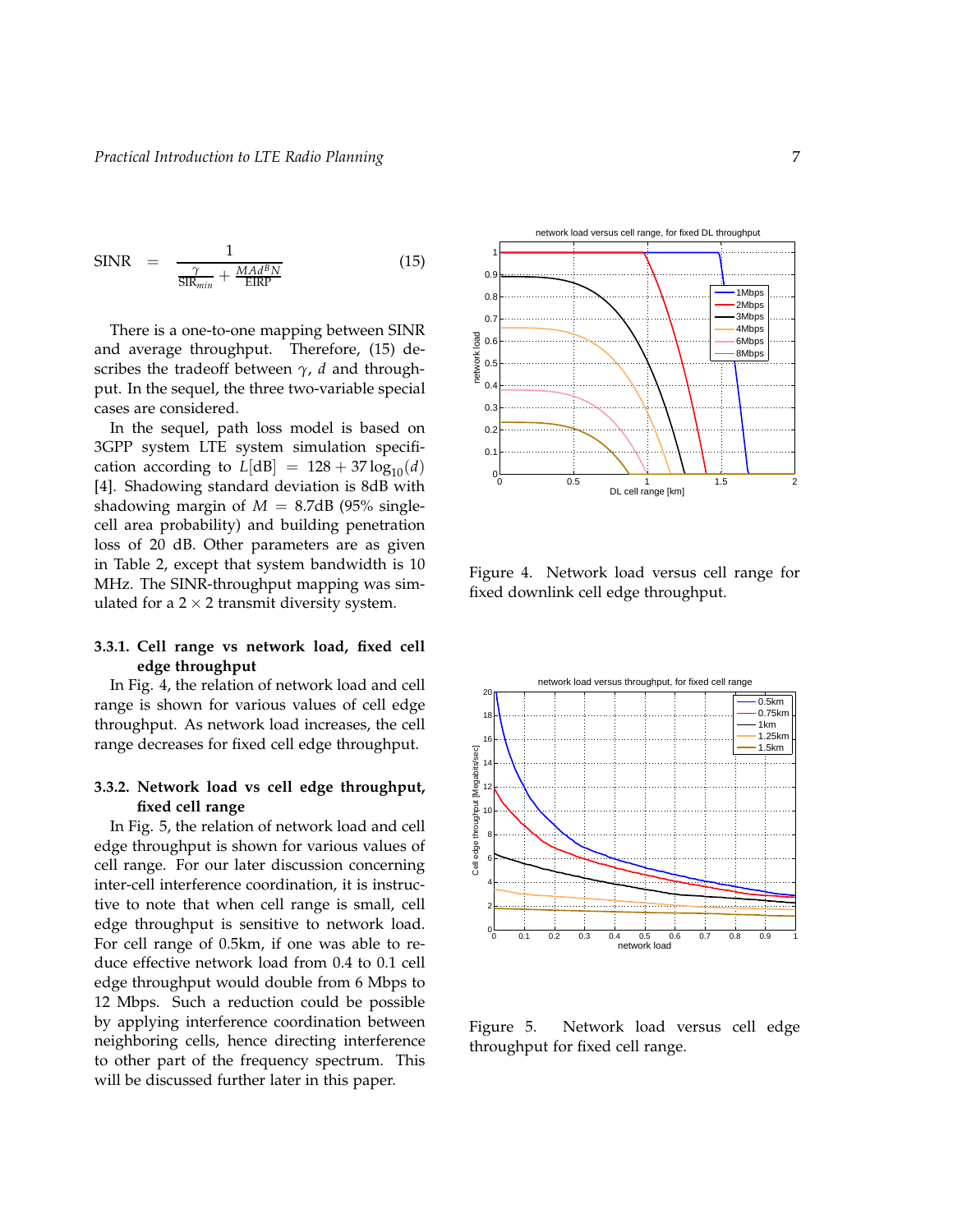

0 0.2 0.4 0.6 0.8 1 1.2 1.4 1.6 1.8 2

Cell range [km]

Figure 6. Cell range versus cell edge throughput for fixed network load.

# **3.3.3. Cell range versus cell edge throughput, fixed network load**

In Fig. 6, the relation of cell range and cell edge throughput is shown for various values of network load. As the cell range increases, the cell edge throughput approaches the same limit regardless of cell load. Even the low network load of 10% limits throughput to less than 14Mbps by creating a noise floor from othercell interference. It should be noted that downlink common channels and signals alone cause at least > 10% network load over the  $\approx$  1 MHz bandwidth over which they are transmitted. On top of this, reference signals are transmitted over the entire system bandwidth. Sites in early FDD network implementations are not expected to be frame-synchronized, so that it is not possible to avoid inter-site interference by cleverly coordinating transmission in time and frequency.

# **4. MULTIPLE-INPUT MULTIPLE-OUTPUT (MIMO) CONFIGURATIONS**

#### **4.1. MIMO Transmission Schemes in LTE**

While in common engineer talk there are appears to be several interpretations for the term, in this paper MIMO is taken to mean any radio interface that has at least two antennas at both ends, i.e., with this definition smallest MIMO antenna configuration would then be  $2Tx \times 2Rx$ . Note that in LTE all UEs are required to have two receive antennas, while the number of base station antennas can be<sup>2</sup> 1, 2, or 4. In principle, there are three ways to utilize MIMO antennas:

- *Combined transmit/receive diversity:* Normal two-branch diversity reception or transmission has the benefit of producing two copies of the same signal for reception, which with a suitable signal combining technique reduces fading variation. Similarly, a  $2Tx \times 2Rx$  antenna transmission results in reception of four signal replicas, with the corresponding additional reduction in fading. This version of MIMO is hence simply an enhanced diversity scheme, and as such is not by many considered "true" MIMO, since it does not actually increase transmission data rate. In LTE, space-frequency block coding based diversity scheme is used; this is an openloop scheme where UE precoder feedback (PMI) is not required at the base station.
- *Beamforming:* This is very similar to the diversity transmission, the main nomenclatural difference being that in beamforming one typically considers a physical antenna beam being constructed towards the UE.

0

<sup>&</sup>lt;sup>2</sup>With precoding using UE-specific reference signals ("beamforming") arbitrary number of antennas can be used. However, this transmission scheme is not expected to be supported in first vendor releases, due to hesitance from operators to deploy antenna arrays. The cell edge throughput gain from such configuration in rural/road environments would be substantial however, e.g., 9 dB from an 8-antenna panel array.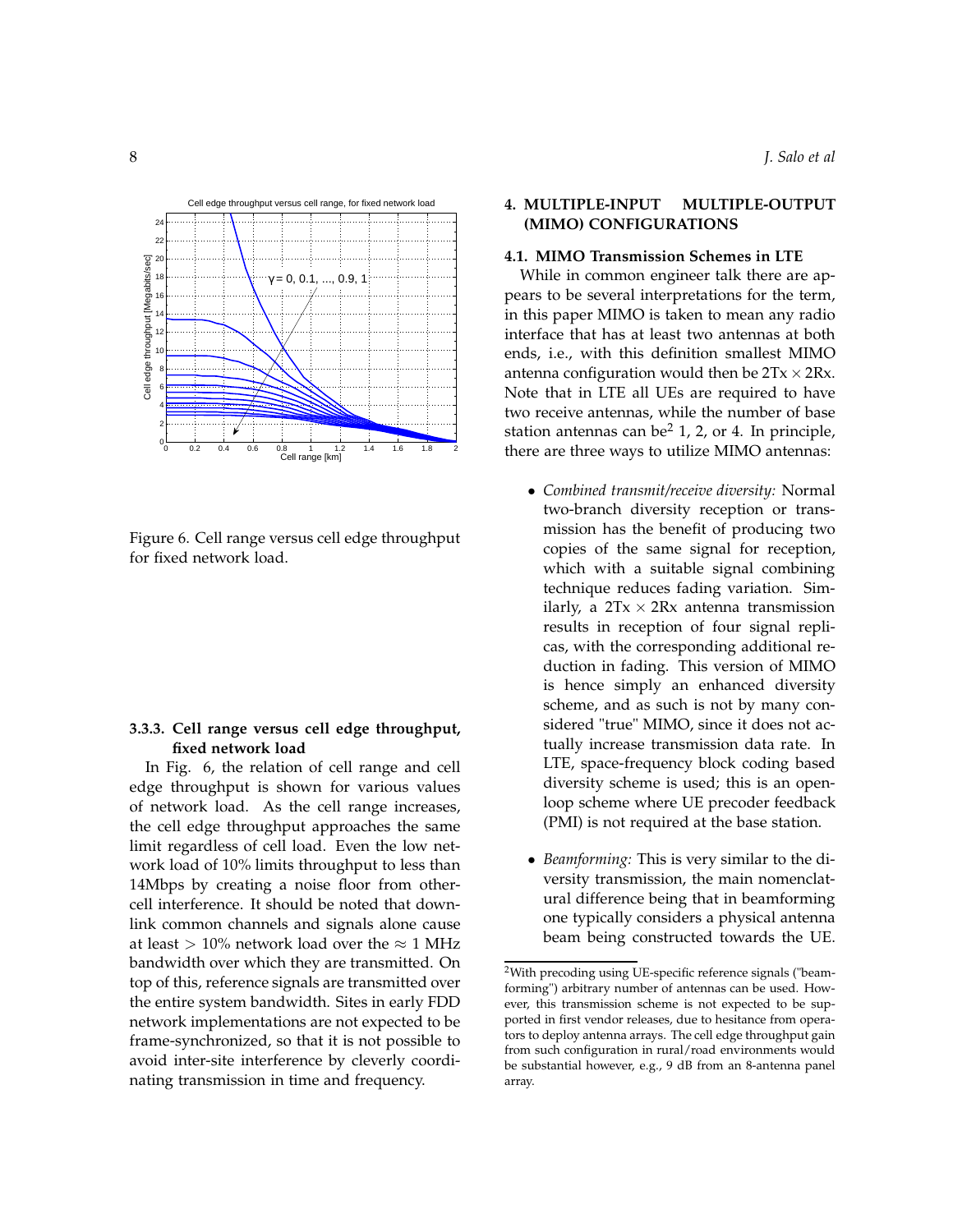This requires closely spaced antennas, unlike the diversity schemes which require at least a few wavelength antenna spacing. Beamforming using 3GPP codebook also requires PMI feedback from UE. Mathematically, both beamforming and transmit diversity are both special cases of so-called rank-1 precoding<sup>3</sup>. LTE Rel 8 supports rank-1 precoding (or, "beamforming") using pre-defined 3GPP codebook (for 2 and 4 antennas), and any vendor-specific beamforming when using UE-specific reference signals (arbitrary number of base station antennas).

• *Spatial Multiplexing:* This is what many consider to be a true MIMO transmission scheme. With beamforming and diversity, base station transmits a single stream of information but uses the multiple antennas to either reduce fading (diversity) or increase signal power (beamforming). On the other hand, with  $2Tx \times 2Rx$  spatial multiplexing the idea is to transmit two parallel information streams over the same bandwidth, hence theoretically doubling the data rate and spectral efficiency. Both open-loop (only channel rank and CQI reported by UE) and closed-loop spatial multiplexing are supported (also precoding matrix information reported by UE). Delving slightly in implementation details, in LTE open-loop spatial multiplexing have been engineered in such a way that symbols in information streams are interleaved between the MIMO subchannels. Thus, the average SINR experienced by the transmitted symbols is the average of the two MIMO subchannels' SINRs. In uplink, spatial multiplexing is not supported for a single UE, but two different UEs are allowed to transmit at the same time; this is called multiuser-MIMO.

In practice, the choice of transmission scheme depends on instantaneous radio channel conditions and is adapted continuously. The main difference to non-MIMO transmission that, in addition to SINR, now also the channel rank has to be considered, since spatial multiplexing is feasible only if the instantaneous radio channel (during 1ms TTI) supports transmission of more than one information stream, or in terms of matrices, the  $2Tx \times 2Rx$  matrix channel's condition number and SINR are good enough. As a rule of thumb, in a spatially uncorrelated channel spatial multiplexing becomes useful when  $SINR > 10$  dB. Looking at Fig. 3 one can see that this requires very low network load for spatial multiplexing to work at cell edge, assuming that other-cell interference is uncoordinated.

### **4.2. Benefit of MIMO**

The benefits of different MIMO schemes in downlink are roughly as follows:

*Transmit/receive diversity:* Compared to  $1Tx \times$ 1Rx the gain of  $2Tx \times 2Rx$  is about 6 – 7 dB due to following factors: i) transmit power is doubled by adding another amplifier (3dB); ii) average received signal power is doubled because of two-antenna reception (3dB); iii) diversity from four signal paths brings additional gain which however strongly depends on the propagation environment (here pessimistically assumed  $0 - 1$ dB, higher gains are possible).

*Rank-*1 *precoding:* For slow-moving UEs the gain from closed-loop transmit diversity is  $1 -$ 2 dB higher than with the open-loop transmit/receive diversity. For fast-moving mobiles this improvement over diversity diminishes, or goes negative, since the CQI feedback cannot track the channel fast enough.

*Spatial multiplexing:* This scheme does not improve link budget, but increases data rate. With two antennas and an ideal MIMO radio channel, the data rate would be doubled. In practice, gains are considerably smaller due to the fact that for ideal operation the SINR of the two parallel subchannels should be high enough to support the same modulation and coding scheme.

<sup>&</sup>lt;sup>3</sup>In this paper, rank-1 precoding and beamforming are considered synonymous.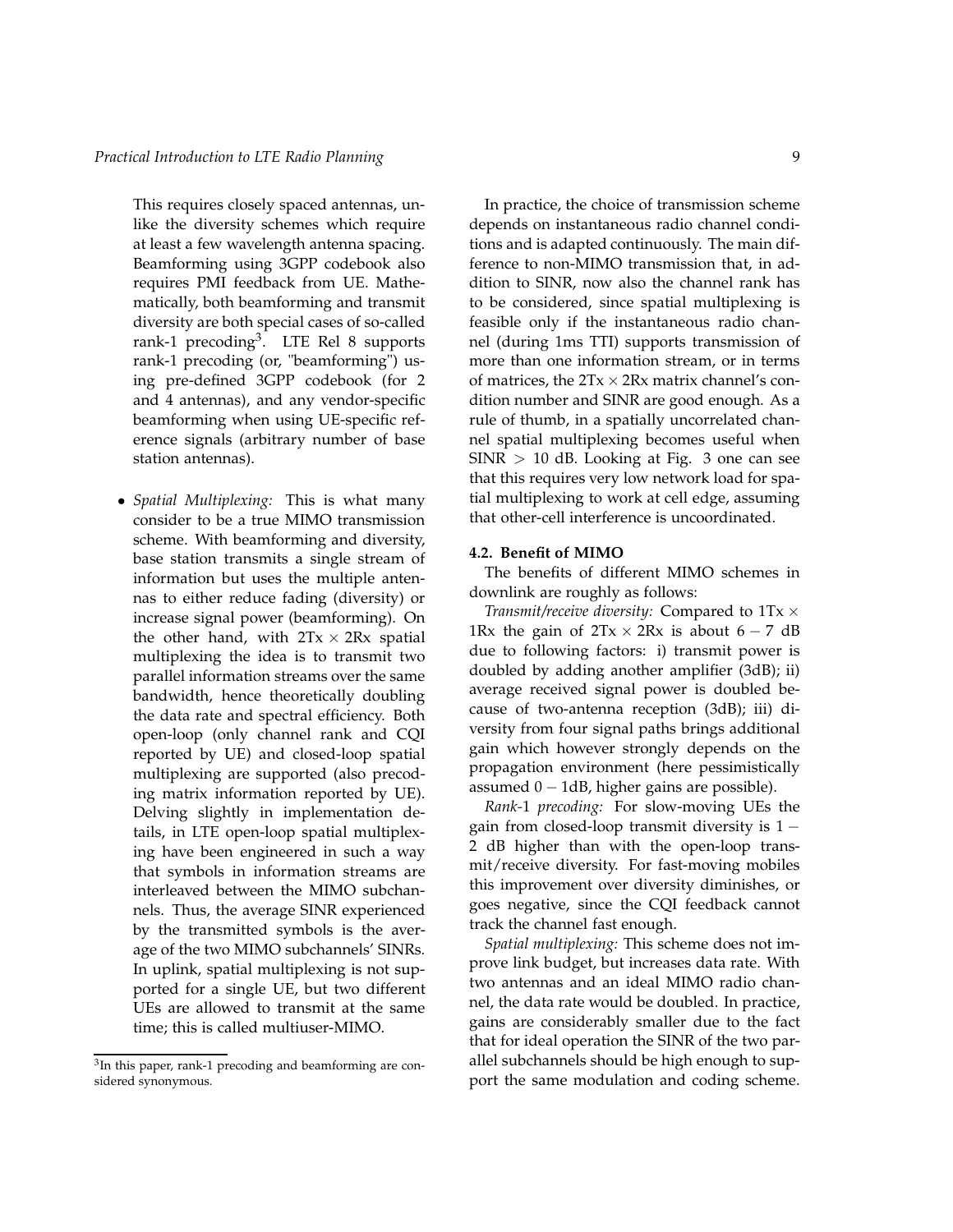This is very rarely the case, and the second stream must be transmitted at lower information bit rate. This point is further illustrated in the following subsection.

# **4.3. Example of Measured MIMO Radio Channel**

Spatial multiplexing transmission is feasible only at those time instants when the radio channel conditions are favorable. There exist a wealth of literature on the theory of MIMO communication systems, and the interested reader is referred to the references. From radio planning point of view, the  $2Tx \times 2Rx$  MIMO channel power response *λ* at any given time instant can be written, on a subcarrier, as<sup>4</sup>  $\lambda = \lambda_1 + \lambda_2$ , where  $\lambda_1$  and  $\lambda_2$  are the power responses of the first and second MIMO subchannels, respectively. Each of the subchannels carries one information stream. As with a normal non-MIMO channel, the powers of the subchannels experience signal fading. If the power of the weaker subchannel, say  $\lambda_2$ , is very weak, the second information stream should not be transmitted at that time instant, since it will either be buried in noise, or alternatively, from link adaptation point of view, it is more spectrally efficient to transmit one stream with higher-order modulation and/or less channel coding. In either case, usage of spatial multiplexing depends on the instantaneous channel conditions which are reported to, and tracked, by the base station. When the second subchannel is weak, the channel is said to have "rank one", and spatial multiplexing is not used<sup>5</sup>.

Fig. 7 presents an example of a narrowband measurement of a  $2Tx \times 2Rx$  channel in an urban environment at 2.1 GHz carrier frequrency. Two base station antenna configurations are shown: i) two vertically polarized transmit antennas at 3 wavelength separation  $(|\,|)$ ; ii) two cross-polarized transmit antennas at 0 deg and 90 deg angles (+). The dual-branch UE antenna is a realistic terminal microstrip antenna integrated in the terminal chassis, whose branch polarizations are not well-defined, as is typically the case for small integrated antennas. The figure shows the powers of the two MIMO subchannels as a function of travelled distance. Roughly in the midpoint of the measurement route the UE enters line-of-sight and the signal power of the stronger stream  $(\lambda_1)$  increases. The second stream power behaves differently for the two antenna setups. With the crosspolarized antenna base station setup the second stream  $(\lambda_2)$  is about 15 dB weaker than the stronger one. In contrast with the vertically polarized antennas the second stream is about 30 dB weaker. Thus, if the channel SINR is 20 dB, with the cross-polarized configuration the first stream SINR would be almost 20dB while the second stream would experience about SINR  $\approx$ 5 dB which would still allow fairly high bit rate transmission over the second MIMO subchannel. However, with the vertically polarized antennas the second stream would be SINR  $\approx -10$ dB, which would not support high-rate transmission of the second stream.

Fig. 8 illustrates the same measurement routes using two different figures of merit, namely the total MIMO channel power response and ratio of MIMO subchannel powers, *λ*1  $\frac{\lambda_1}{\lambda_2}$ . From the upper subplot it can be seen that the total power responses of the two antenna setups are slightly different. Vertically polarized configuration has almost negligibly higher received power in the line-of-sight, while the cross-polarized configuration, in turn, has slightly better power response in non-line-ofsight. From the lower subplot we note that the cross-polarized antenna setup has advantage in terms of the second subchannel power in line-ofsight conditions; the second subchannel is about 10 dB weaker than the first, compared to the 30 or so dBs for the vertically polarized case.

 $^4\mathrm{The}$  symbol  $\lambda$  is used here for historical reasons, since the MIMO subchannel power is related to the eigenvalues of the MIMO radio channel.

<sup>&</sup>lt;sup>5</sup>Mathematically, the rank of the  $2Tx \times 2Rx$  channel is practically always two, so this terminology is strictly speaking a misnomer.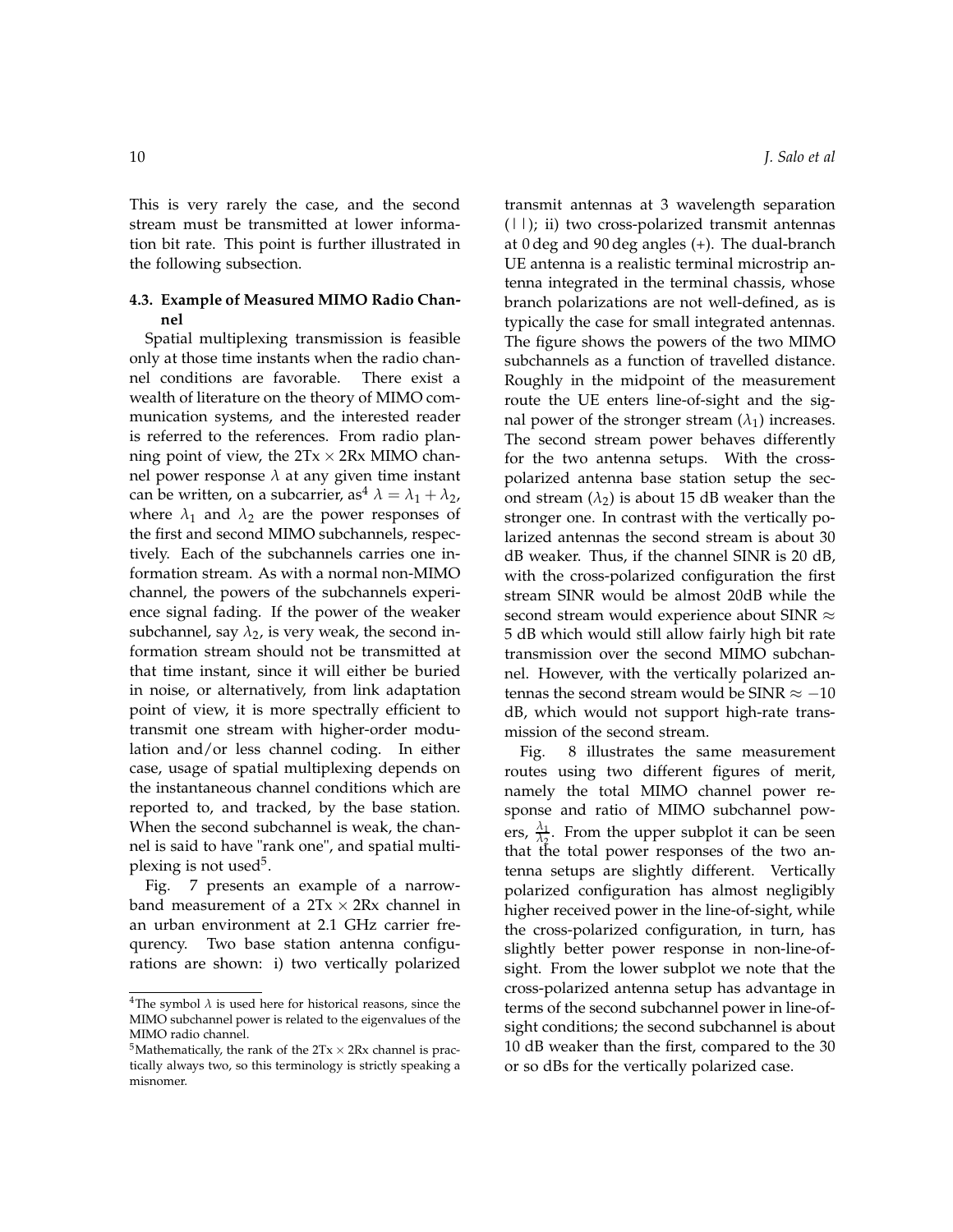Summarizing the main radio planning message from the two figures:

- Dual-stream transmission is only feasible when the SINR of the second subchannel is high enough. This depends on the total channel SINR and the ratio of the subchannel powers.
- Base station antenna configuration has impact on the spatial multiplexing performance in two respects: total received signal and spatial multiplexing gain.
- In terms of total received signal power, the two compared antenna configurations are roughly equal with slight advantage for vpol in line-of-sight, and vice versa in nonline-of-sight.
- In terms of spatial multiplexing gain, x-pol has large advantage in line-of-sight. There is no noticeable difference in non-line-ofsight.

The results indicate that cross-polarized base station antenna configuration should be favored when usage of spatial multiplexing is desired, as it offers more robust performance in all channel conditions. While these conclusions are in this paper illustrated by means of a single measurement example, similar conclusions have been drawn from large channel measurement campaigns reported in literature [5].

# **5. RADIO RESOURCE MANAGEMENT FEA-TURES**

So far, we have discussed a simple "baseline" LTE radio configuration, assuming fully random (uncoordinated) interference and no special radio resource management features. The LTE radio interface specification Release 8 supports several advanced air interface functionalities that potentially improve network performance in certain environments. These are explained in the following.



Figure 7. Example of measured MIMO radio channel, power response of the MIMO subchannels for two base station antenna configurations.



Figure 8. Example of measured MIMO radio channel, total channel power response and subchannel power ratio for two base station antenna configurations.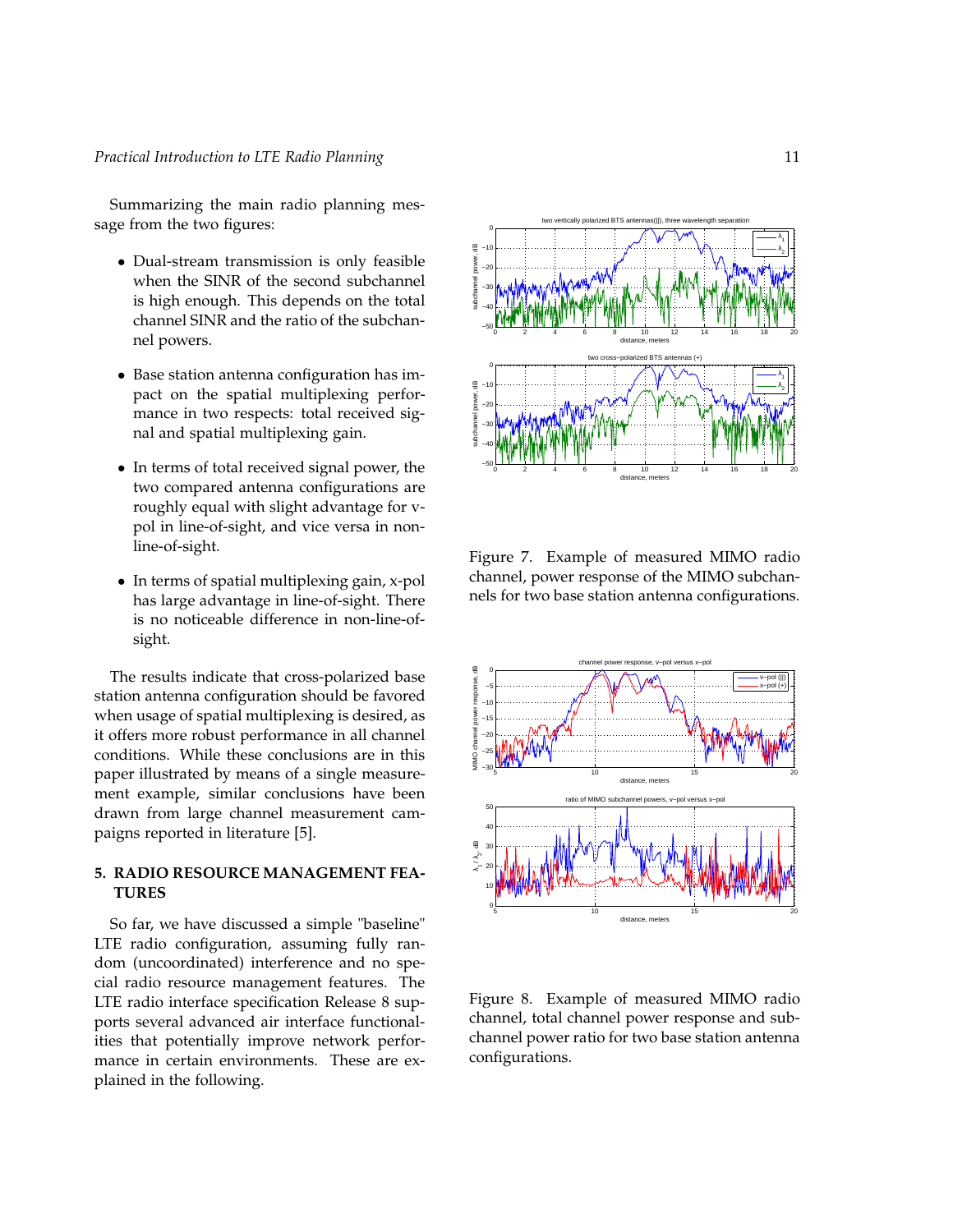### **5.1. Frequency-Aware UL/DL Scheduling**

Baseline scheduler assumes no knowledge of the instantaneous frequency response of the radio channel. For slow-moving UEs such knowledge is available at the BTS in the form of subband CQI feedback from UE. In case there is only a single user to be scheduled in downlink, it is optimal to allocate whole bandwidth, since this offers highest coding gain. In UL, the optimal bandwidth for a single simultaneous user may be less than the system bandwidth, see Fig. 2 for an example. Focusing on the downlink, in the case there are multiple simultaneous UEs to be scheduled during a TTI, the base station can schedule each UE in the frequency subband with the strongest channel power response, hence avoiding fading dips in frequency domain. This results in frequency-domain multiuser scheduling gain, which can be quantified in terms of network-level throughput gain and cell edge throughput gain.

Practical (including system imperfections) achievable downlink multiuser scheduling network-level throughput gains have been simulated to be about  $<$  30  $-$  40% at network level, for  $3 - 7$  users [6]. For the cell edge, throughput can be almost doubled with a suitable scheduling algorithm (always vendor-dependent). Here the gain should be interpreted relative to the throughput of a frequency-unaware scheduler with the same instantaneous number of users per TTI. Of course, even if the network-level throughput increases, actual per-user throughput will decrease when the number of simultaneous users increases.

Another benefit of the frequency-aware scheduling emerges in case the time correlation of other-cell interference power is long enough so that the scheduler has time to learn the interference spectrum and divert transmission to a cleaner part of the system bandwidth. This is only possible if UE is moving slowly and the interference is persistent in time over, say, a few dozens of TTIs. This interference rejection gain can be seen similar to what is obtained from inter-cell interference coordination, to be discussed next.

#### **5.2. Inter-Cell Interference Coordination**

There are two basic methods to coordinate frequency usage between cells in a network: static and dynamic. Static coordination means fixed allocation of frequency resources per cell over extended periods of time while dynamic frequency allocation means fast coordination within a time frame of seconds or even less, without need for manual operator intervention. In LTE, dynamic inter-cell interference coordination is inherently supported by 3GPP-specified signalling between base stations.

The network-level throughput gain from frequency use coordination is most visible with low-to-medium network load; when the network load is high no coordination will help since all frequency resources of all cells tend to be used most of the time. Hence, interference coordination is most useful for noncongested networks. Looking at Fig. 5, considerable cell edge throughput gains are possible if one can reduce the effective network load seen by the UE by allocating neighbor cell frequency resource on a different part of the system bandwidth. From Fig. 5, if the cell radius is small the throughput gain can be considerable. At network-level, throughput gains similar to channel-aware scheduling have been reported in literature for low-to-medium network loads (*γ* < 50%). Summarizing, intercell interference coordination is mostly useful in small-range cells during off-peak hours or during early phases of network life cycle.

### **5.3. Uplink Fractional Power Control**

LTE supports both cell-specific and UEspecific uplink power control. In LTE downlink, there is no power control in the conventional sense. With LTE power control scheme it is possible to compensate only a fraction of the path loss, reducing transmit power of cell edge UEs that generate most of the interference to other cells. This is in contrast to conventional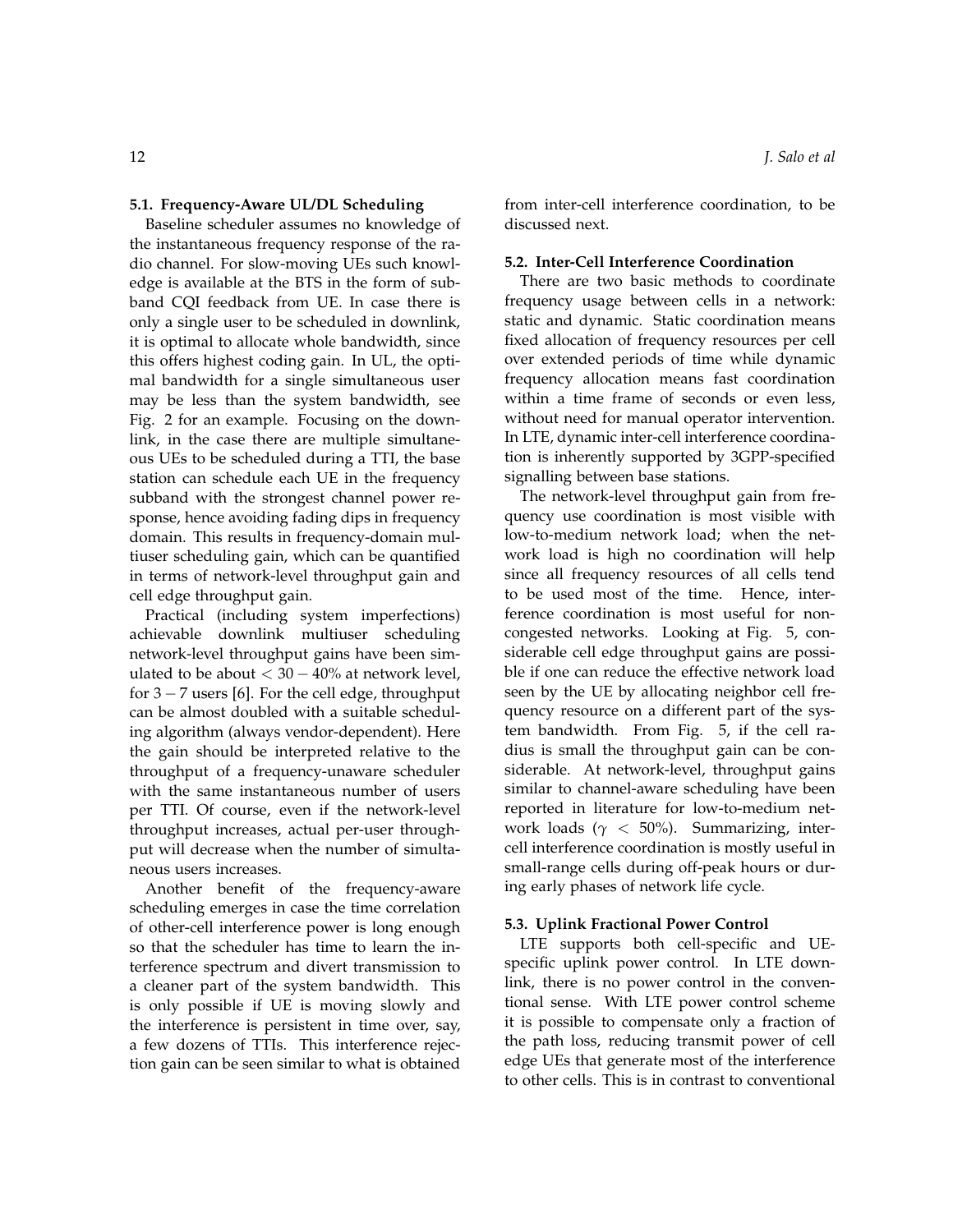power control schemes that attempt to compensate path loss to the full extent allowed by the UE transmit power. The benefit of the fractional scheme is that, due to reduction in UE transmit power, network-level interference is reduced and overall UL throughput is increased. This improvement is at the expense of reduction in cell edge UL throughput. For each optimization goal - maximizing cell edge throughput or network throughput - there exist an optimum optimum power control parameter set. For early system simulation examples, see [7].

# **6. INTRODUCTION TO RADIO PARAME-TER PLANNING**

The three most important tasks in LTE prelaunch radio parameter planning are: i) Physical Cell Identity (PCI) allocation, ii) Physical Random Access Channel (PRACH) parameter planning, and iii) uplink reference signal sequence planning. Obviously, there are numerous other types of air interface parameters that can be tuned in LTE, such as UL power control and handover thresholds. However, the three tasks picked out above are the ones that must be planned before network launch, while the remaining ones can arguably be optimized also after launch, provided that reasonable default values are available. In the following, we briefly review the basics of the three main pre-launch parameter design tasks. More detailed treatment of parameter optimization and planning will be a topic of a separate exposition.

### **6.1. PCI planning**

In LTE, Physical Cell Identity (PCI) allocation is a task somewhat similar to scrambling code allocation in WCDMA. PCI is encoded in the physical layer synchronization signal transmission and is used by the UE for neighbour cell handover measurement reports. Hence, as in WCDMA, the PCI should uniquely identify the neighbouring cell to the serving eNB, within a certain geographical area. Consequently, PCI reuse distance should be large enough so that UE cannot measure and report two cells with the same PCI. This part of the PCI allocation should not pose a problem since there are 504 PCIs defined.

The second, perhaps less obvious, purpose of the PCI is to serve as a resource allocator parameter for downlink and uplink Reference Signals (RS).

*DL Reference Signal:* Downlink reference symbols ("LTE pilot signal") are allocated in a timefrequency grid as shown in Fig. 9. The figure illustrates three frame-synchronized cells with PCIs 9, 10, and 11. For example, these could represent different cells of the same eNB site<sup>6</sup>. In time domain the RS are always transmitted in the same OFDM symbol. However, in frequency domain each cell has a different shift determined by modulo-3 of the PCI, denoted PCI mod 3. In Fig. 9, cell #1 has PCI mod  $3 =$ 0, cell #2 has PCI mod  $3 = 1$ , while cell #3 has PCI mod $3 = 2$ . With this PCI allocation, the RS of different cells do not overlap in frequency, which results in less interference on UE channel estimation. If neighbouring sites are frame-synchronized (e.g., using GPS), or the frame timing offset between sites is known, the PCI allocation should also be coordinated between neighbouring sites, which brings additional complexity in the allocation process. On the other hand, if the neighbouring sites are not frame-synchronized or the frame timing offset is not known (i.e., random), one cannot coordinate PCI allocation between sites.

It should be noted that assigning PCIs as shown in Fig. 9 results in RS overlapping with the control and data Resource Elements of the neighbouring cells. Therefore, a design choice must be made between  $RS \leftrightarrow RS$  interference and RS↔PDSCH/PDCCH intererence. The current engineering consensus seems to be that the latter choice is favoured, due to the fact that if two frame-synchronized cells have the same

 $6$ Note that Fig. 9 shows transmission of both transmit antennas in the same grid, to save space. Frame synchronization in this context means that the DL transmission of a radio frame starts at the same time instant in all three cells.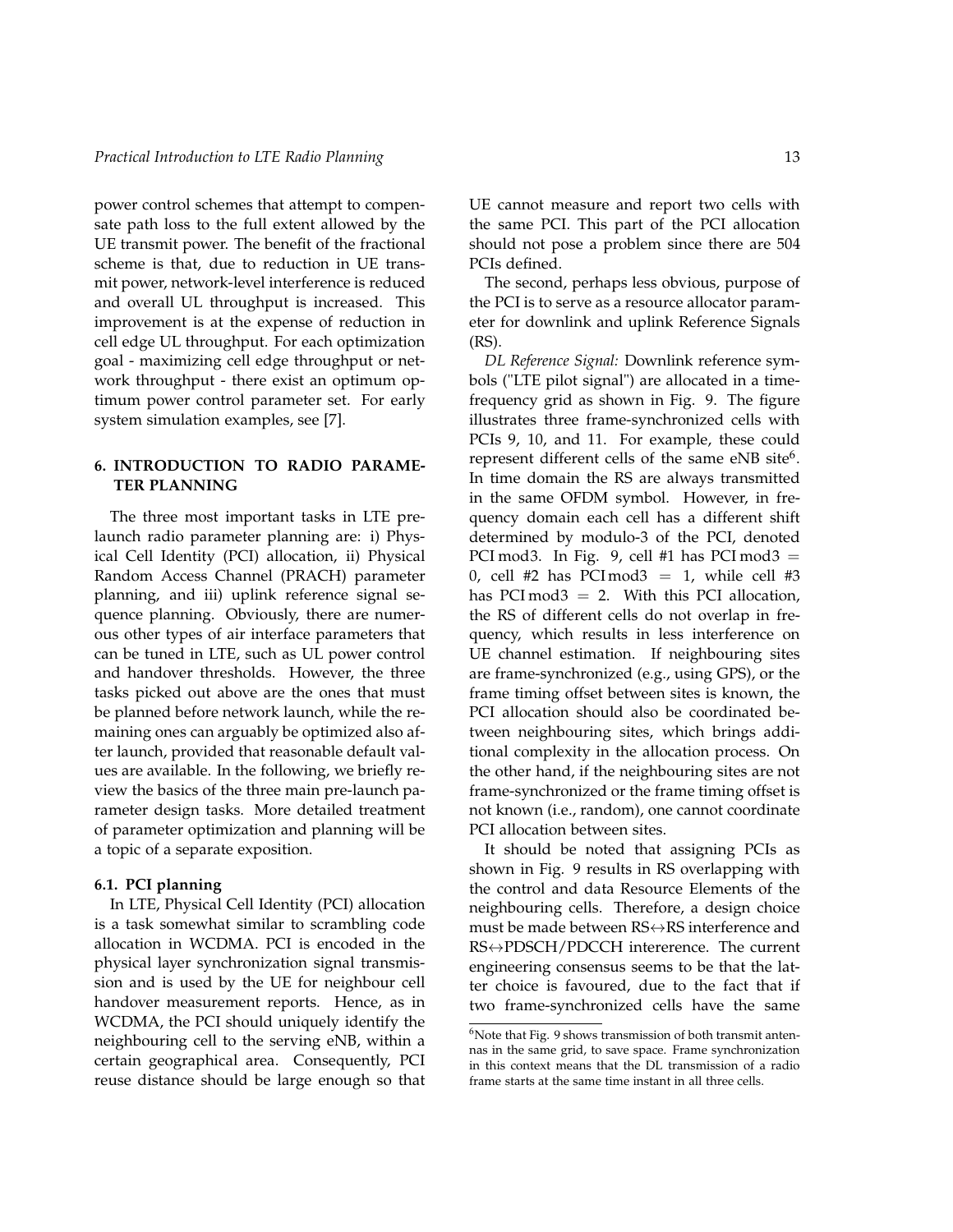

Figure 9. Location of Reference Symbols within one PRB for different PCIs. Frame-synchronized cells shown.

PCImod3, the additional drawback is that their Primary Synchronization Signals will interfere with each other, causing problems in cell search and handover measurements.

*UL Reference Signal:* LTE uplink shared data channel (PUSCH) carries Demodulation Reference Signal (DM RS). Optionally also Sounding Reference Signal is transmitted in the uplink. The uplink DM RS are constructed from Zadoff-Chu sequences which are divided into 30 groups. Roughly, this means that for a given number of PRBs allocated in the uplink there are 30 different base sequences that can be used as the reference signal<sup>7</sup>. The cross-correlation between the base sequences is on average low, which is beneficial from inter-cell interference point of view. It follows that the planning requirement is that the neighbouring cells should be allocated different base sequences. The simplest method is to ensure that PCI mod 30 of potentially interfering cells is different. This is because in the simplest scheme the DM RS base sequence index is equal to  $u = PCI \mod 30$ , where  $u = 0...29$  is the base sequence index. An example of this simple PCI-based DM RS sequence allocation scheme is shown in Fig. 10. In practical network deployments this simple planning criterion cannot be always fulfilled. As a remedy to such a case, there are additional sequence allocation schemes built-in in the 3GPP specification, most notably a static base sequence index offset parameter, DM RS cyclic shift planning, and pseudo-random base sequence hopping ("*u*hopping"). These will be discussed next.

#### **6.2. UL Reference Signal sequence planning**

The simple PCI-based based sequence uplink DM RS allocation scheme from the previous section may be difficult to plan since the same base sequence is reused in every 30th cell, which may lead to insufficient cell separation.

There are three options to reduce uplink intercell interference in such cases:

<sup>&</sup>lt;sup>7</sup>There are actually two groups of 30 sequences defined for PRB allocations of 6 or more. These can be pseudorandomly alternated. However, this option is not considered in this paper.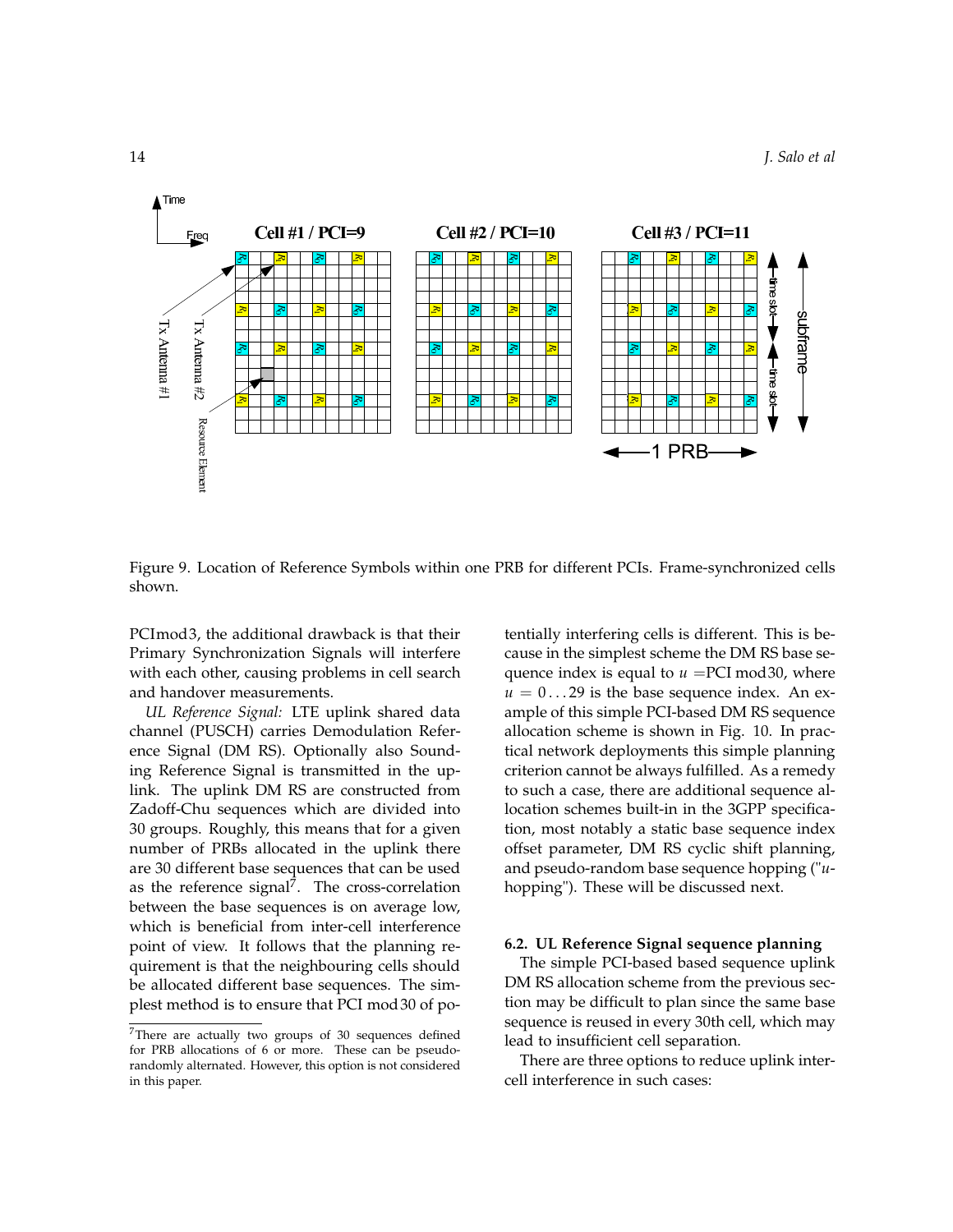

Figure 10. Simple PCI-based uplink DM RS allocation scheme. Different base sequence *u* allocated to every cell based on PCImod30, every cell has ∆*ss* = 0.



Figure 11. Example of how the parameter ∆*ss* can a base sequence collision between two cells. The indoor cell has been allocated PCI=30 which would result in  $u = 0$  if  $\Delta_{ss} = 0$ , hence creating UL interference with cell PCI=0. Setting ∆*ss* = 29 gives *u* = (30 + 29) mod 30 = 29 instead.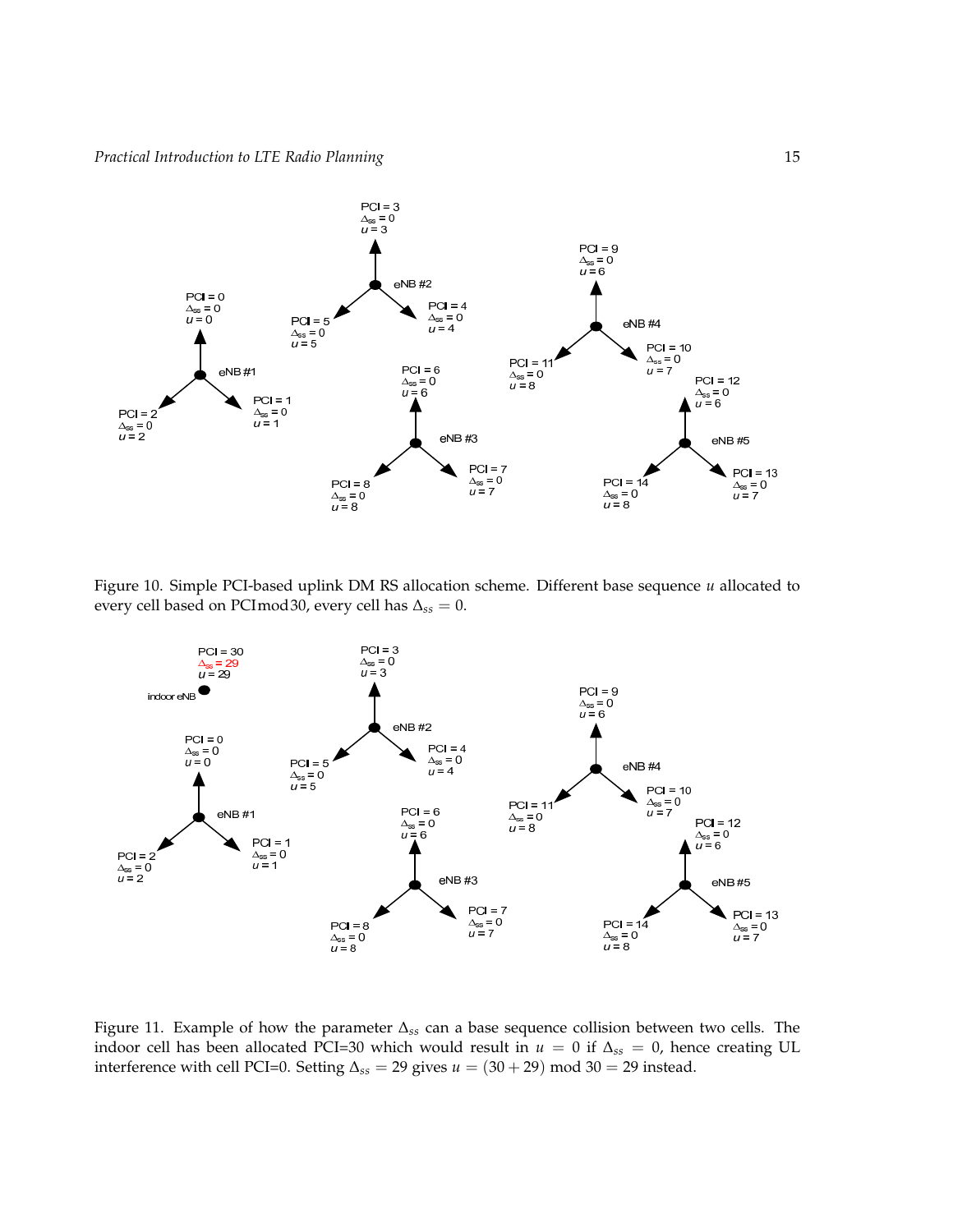

Figure 12. Example of *u*-hopping. Cluster #1 has hopping-pattern  $\sigma = 0$  and cluster #2 has hoppingpattern  $\sigma = 1$ . Sequence offset  $\Delta_{ss} = 0$  for all cells. Systematic base sequence collisions within a group are avoided within a group. Random base sequence collisions are possible in the cluster border.



Figure 13. Example of cyclic shift planning. Cells of the same site are allocated the same base sequence *u* using the offset parameter ∆*ss*. Inter-cell interference between cells of the same site is mitigated by setting different cell-specific cyclic shift (cs) for cells of a site.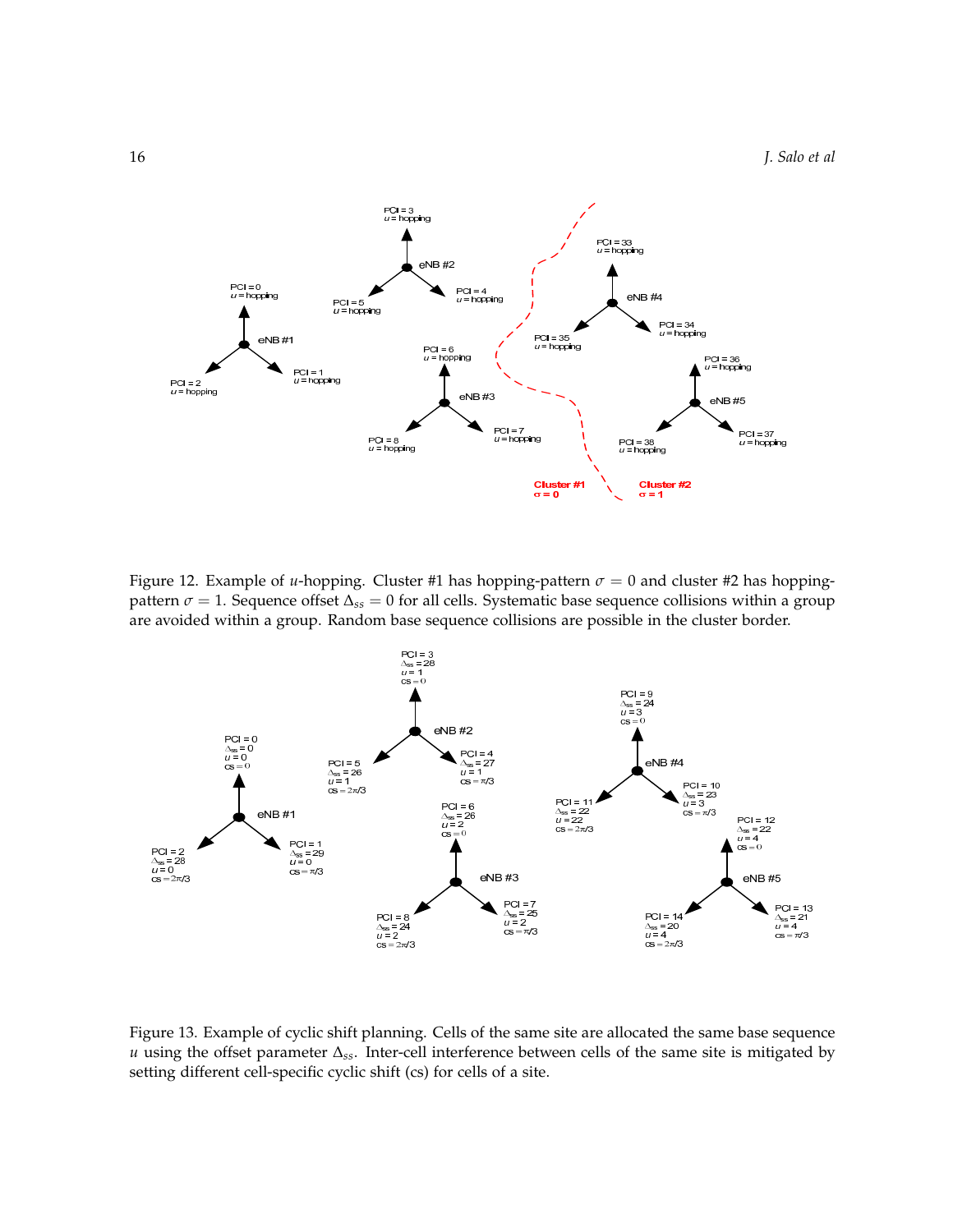- Bypass the simple PCI-based base allocation scheme by explicitly defining the base sequence used in the cell. This brings additional flexibility to base sequence allocation, and effectively decouples the PCI planning from uplink DM RS base sequence planning.
- The base sequence *u* can change pseudorandomly for every 0.5ms time slot. This planning option randomizes base sequence collisions and averages inter-cell interference.
- Different cyclic shifts of a ZC sequence are orthogonal. This can be utilized by assigning a different cyclic shift on two cells that use the same base sequence *u*. The cellspecific static cyclic shift is broadcasted on BCCH.

*Defining u independently from PCI:* The simplest scheme assigns the base sequence index *u* to a cell as modulo-30 of PCI. Optionally, the base sequence can be assigned to a cell as

$$
u = (PCI + \Delta_{ss}) \text{ mod } 30,
$$

where  $\Delta_{ss}$  = 0...29 is an offset parameter signalled on BCCH. In the simple PCI-based scheme  $\Delta_{ss} = 0$ . With  $\Delta_{ss}$  it is possible to avoid collisions in cells that would otherwise use the same *u* due to PCI allocation. An example of ∆*ss* planning is shown in Fig. 11.

*Pseudo-random u-hopping:* If *u*-hopping is activated, the base sequence used in the cell changes at every time slot in a pseudo-random fashion. The index of base sequence in time slot *n* 8

$$
u_n = (v_n + PCI + \Delta_{ss}) \text{ mod } 30,
$$

where  $\nu_n = 0...29$  is pseudo-random integer defined by the hopping-pattern. The hopping pattern defined used in a cell is defined by the index  $\sigma = \lfloor \frac{PCI}{30} \rfloor$ . Thus, there are 17 *u*-hopping patterns defined since there are 504 PCIs defined, i.e.,  $\sigma = 0...16$ . A foreseen method of PCI planning, where near-by cells are assigned near-by PCI values, results in grouping of cells into "clusters-of-30", where within each cell cluster the same hopping-pattern is used. To prevent systematic collisions, static part of the sequence group assignment, (*PCI* + ∆*ss*) mod 30, should be different, especially for framesynchronized cells. At the border of two cell clusters having different *σ*, random sequence group collisions are possible since two different hopping patterns are utilized. An example of this planning scheme is shown in Fig. 12.

*Cyclic shift planning:* So far we have considered only how to reduce inter-cell interference by assigning different base sequences to every neighbouring cell. Another interference reduction method follows from the fact that ZC sequences have the useful property that two different cyclic shifts of the same base sequence are orthogonal<sup>9</sup>. Therefore, if a pair of cells have been allocated the same base sequence *u*, intercell interference can be reduced by assigning a different cyclic shift to the cells. This scheme can be applied to cells of one site as shown in Fig. 13. Other applications, tangential to our present discussion, are uplink multi-user MIMO (where each UE uses a different cyclic shift) and, in LTE-A, uplink single-user MIMO (where each UE transmit antenna uses a different cyclic shift), or a combination of the two. It should be noted that cyclic shift planning can also be combined with the other two schemes discussed in this section.

### **6.3. PRACH parameter planning**

The random access procedure in LTE uplink begins when UE transmits a preamble to the eNB. The specific preamble is selected randomly by UE from a pre-defined set of 64 Zadoff-Chu sequences. To avoid call setup anomalies, each cell (within a reuse distance) has its own unique set of 64 preambles, and the information of the

<sup>8</sup>There are 20 time slots in a radio frame. The hopping pattern is re-initialized at the beginning of every radio frame.

<sup>&</sup>lt;sup>9</sup>Cyclic shifts of extended ZC sequences used in uplink DM RS are not orthogonal, however.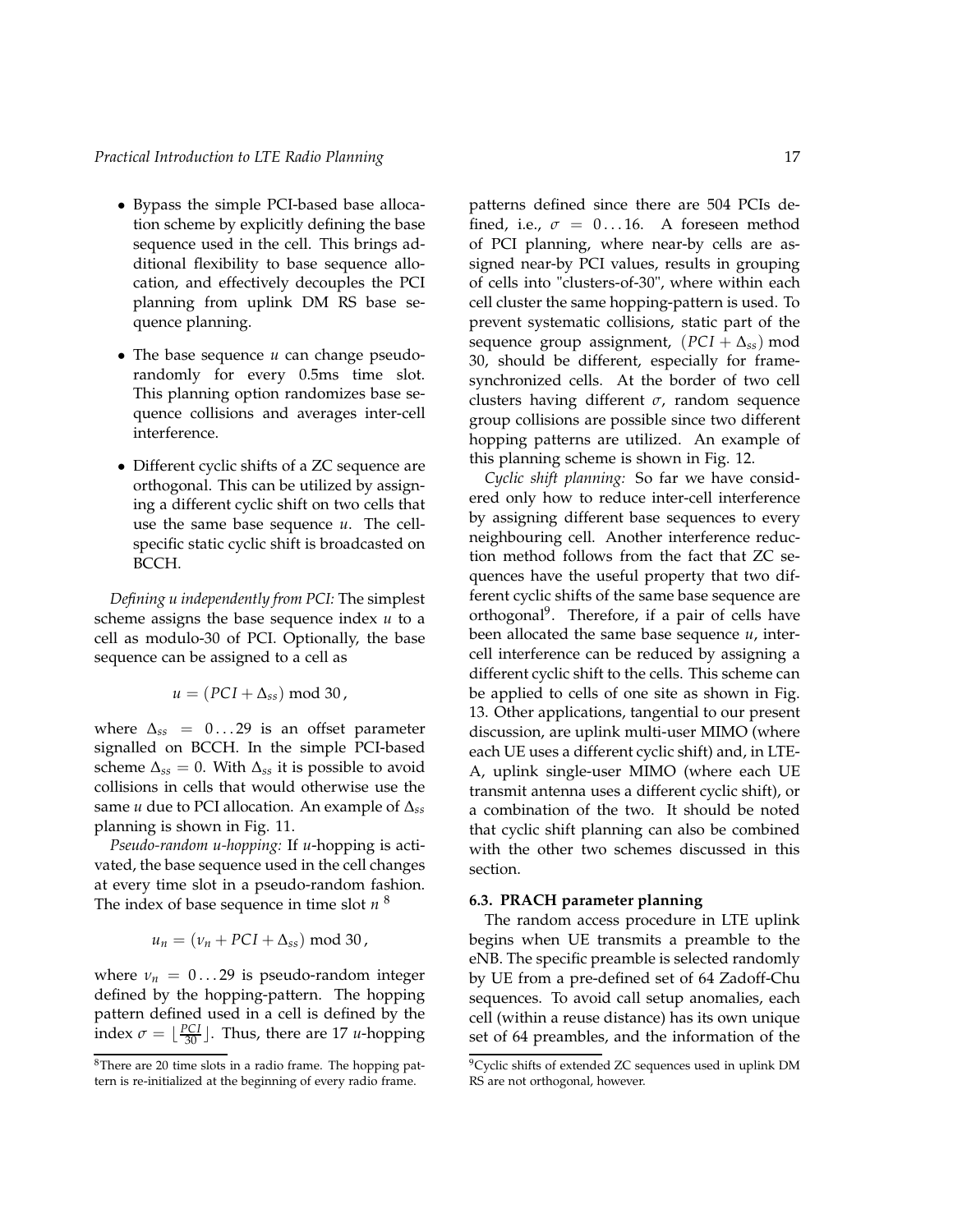

Figure 14. Example of root sequence allocation for different cells. Four sequences per cell are allocated, PRACH configuration index  $= 8$ , see Table 3.

specific set to use in the cell is broadcasted on BCCH. The preamble sequence allocation depends on cell range: for example, if one (unrealistically) requires that all cells must be accessible from 100km away then there would be only a total of 839 preamble sequences available. As each cell must have exactly 64 preambles, the total number of cells within a reuse distance would then be only  $\frac{839}{64} \approx 13$ , and in this case each cell consumes 64 ZC sequences (one full ZC sequence per preamble) out of the total of 839 ZC sequences available for PRACH. More sequences can be generated if the "random access radius" of cells is dimensioned more realistically; continuing the example, if maximum random access cell range is chosen as 1km, one ZC sequence generates 64 preambles, instead of the one preamble in the 100km case. Summarizing, the PRACH parameter planning task consists of deciding i) the maximum cell range for random access, and ii) allocating the ZC sequences to cells.

Table 3 lists the number of ZC sequences re-

quired per cell, for a given random access radius. One can see that a cell requires five ZC sequences per cell for up to 7.3km radius, which is typically sufficient for urban and suburban macro cells. This results in sequence reuse factor of at least  $839/5 \approx 167$  cells, hence allows for easy planning process. Example of root sequence allocation is shown in Fig. 14. The point to notice here is that root sequence indices of cells must not overlap within the reuse distance<sup>10</sup>. As for typical scenarios there are plenty of ZC sequences available, for safety margin and ease of planning one can overdimension the random access radius of the cells in a given planning region, to simplify allocation. In the example of Fig. 14 each cell consumes four sequences, corresponding to maximum radius of 5.4km for every cell.

If root sequences used in neighbouring cells overlap, the transmitted preamble may be de-

<sup>10</sup>To reduce signalling load, only the index of the first root sequence used in the cell and the PRACH configuration index is transmitted on BCCH.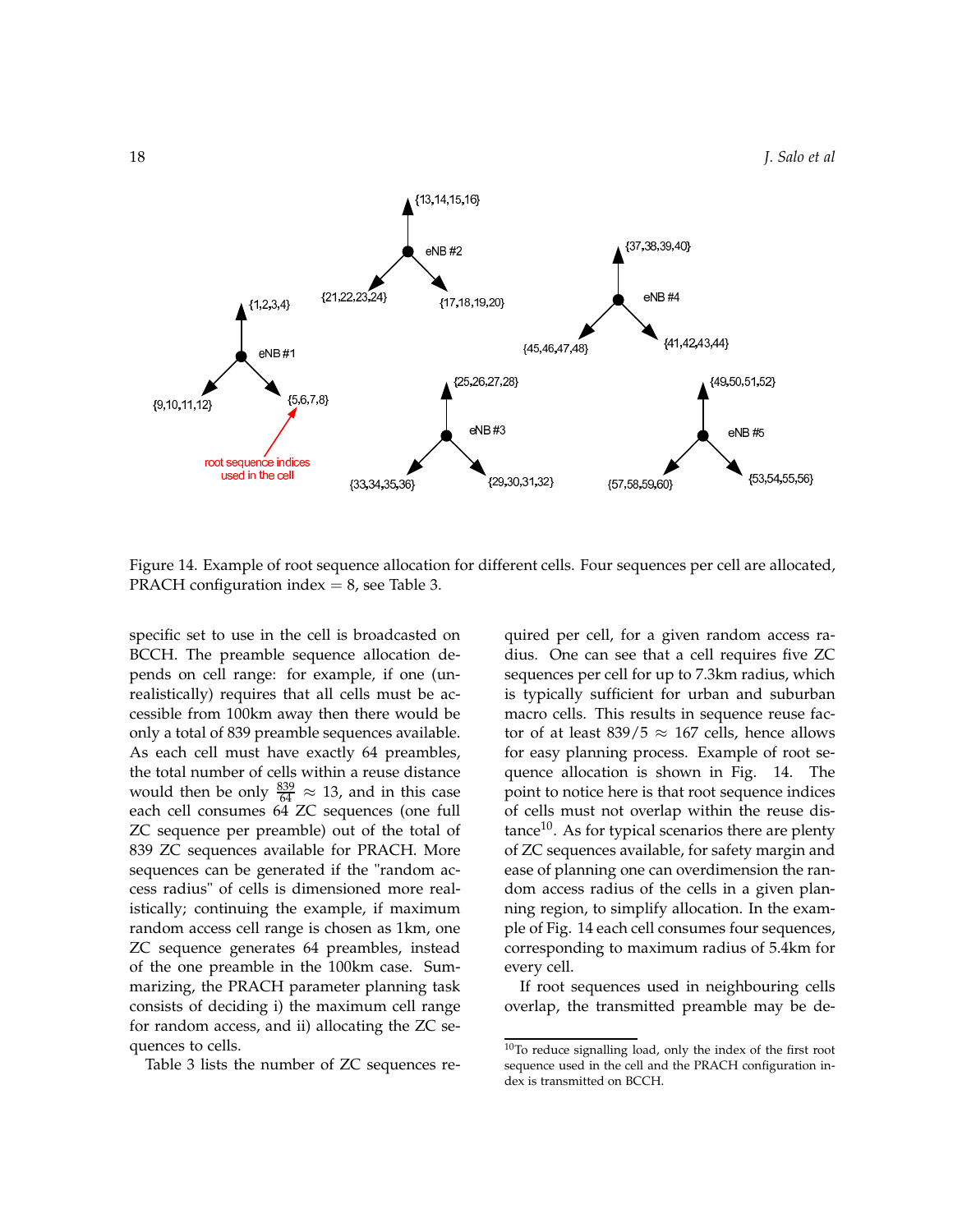tected in multiple cells. The drawback are the "ghost" preambles which consequently result in unnecessary PDCCH and PUSCH resource reservation in those cells that whose random access responses the UE chooses to neglect $11$ .

Table 3

| PRACH con-       | Number                  | Random<br>ac-  |
|------------------|-------------------------|----------------|
| figuration in-   | of root<br>se-          | radius<br>cess |
| dex              | quences<br>per          | [ $km$ ]*      |
|                  | cell                    |                |
| $\mathbf{1}$     | $\mathbf{1}$            | 0.7            |
| $\overline{c}$   | 2                       | $\mathbf{1}$   |
| $\overline{3}$   | $\overline{c}$          | 1.4            |
| $\,4$            | $\overline{c}$          | 2              |
| 5                | $\overline{c}$          | 2.5            |
| 6                | $\mathfrak{Z}$          | 3.4            |
| $\overline{7}$   | 3                       | 4.3            |
| 8                | $\overline{\mathbf{4}}$ | 5.4            |
| 9                | 5                       | 7.3            |
| 10               | 6                       | 9.7            |
| 11               | 8                       | 12.1           |
| 12               | 10                      | 15.8           |
| 13               | 13                      | 22.7           |
| 14               | 22                      | 38.7           |
| 15               | 32                      | 58.7           |
| $\boldsymbol{0}$ | 64                      | 118.8          |

PRACH ZC sequence parameters from the 3GPP specification.

⋆ Includes 1.2*µ*sec implementation margin for delay estimation

### **7. CONCLUSION**

In this paper topics related to radio planning in LTE were discussed. Besides the link budget for coverage and interference-limited cases, the tradeoff between cell range, cell edge throughput and network load was discussed under uncoordinated interference. Impact of MIMO and antenna configurations was illustrated using a

measurement example. Finally, some advanced radio resource management features and detailed radio parameter planning tasks were introduced.

### **REFERENCES**

- 1. H. Holma *et al* (eds.), LTE for UMTS, Wiley, 2009.
- 2. F. Khan, LTE for 4G Mobile Broadband, Cambridge University Press, 2009.
- 3. S. Sesia *et al* (eds.), LTE, The UMTS Long Term Evolution: From Theory to Practice, Wiley, 2009.
- 4. 3GPP TS 25.814, v7.1.0, 2006.
- 5. P. Suvikunnas *et al*, Comparison of MIMO Antenna Configurations: Methods and Experimental Results, IEEE Trans VT, 2008
- 6. A. Pokhariyal *et al*, Frequency Domain Packet Scheduling Under Fractional Load for the UTRAN LTE Downlink, IEEE VTC, 2007
- 7. C. U. Castellanos *et al*, Performance of Uplink Fractional Power Control in UTRAN LTE, IEEE VTC, 2008.

**Jari Salo** received the degrees of Master of Science in Technology and Doctor of Science in Technology from Helsinki University of Technology (TKK) in 2000 and 2006, respectively. Since 2006, he has been with European Communications Engineering Ltd, where he works as a consultant for mobile wireless industry and operators. His present interest is in radio and IP transmission planning and optimization for wireless networks. He has written or co-written 14 IEE/IEEE journal papers, 35 conference papers, and is the recipient of the Neal Shepherd Memorial Best Propagation Paper Award from the IEEE Vehicular Technology Society, for the best radio propagation paper published in IEEE Transactions on Vehicular Technology during 2007. He is also a co-creator of the wide-band spatial channel model adopted by 3GPP for LTE system-level simulations. *E-mail: jari.salo@eceltd.com*

<sup>11</sup>Similar problem exists in GSM networks where ghost random accesses result in unnecessary SDCCH reservation.